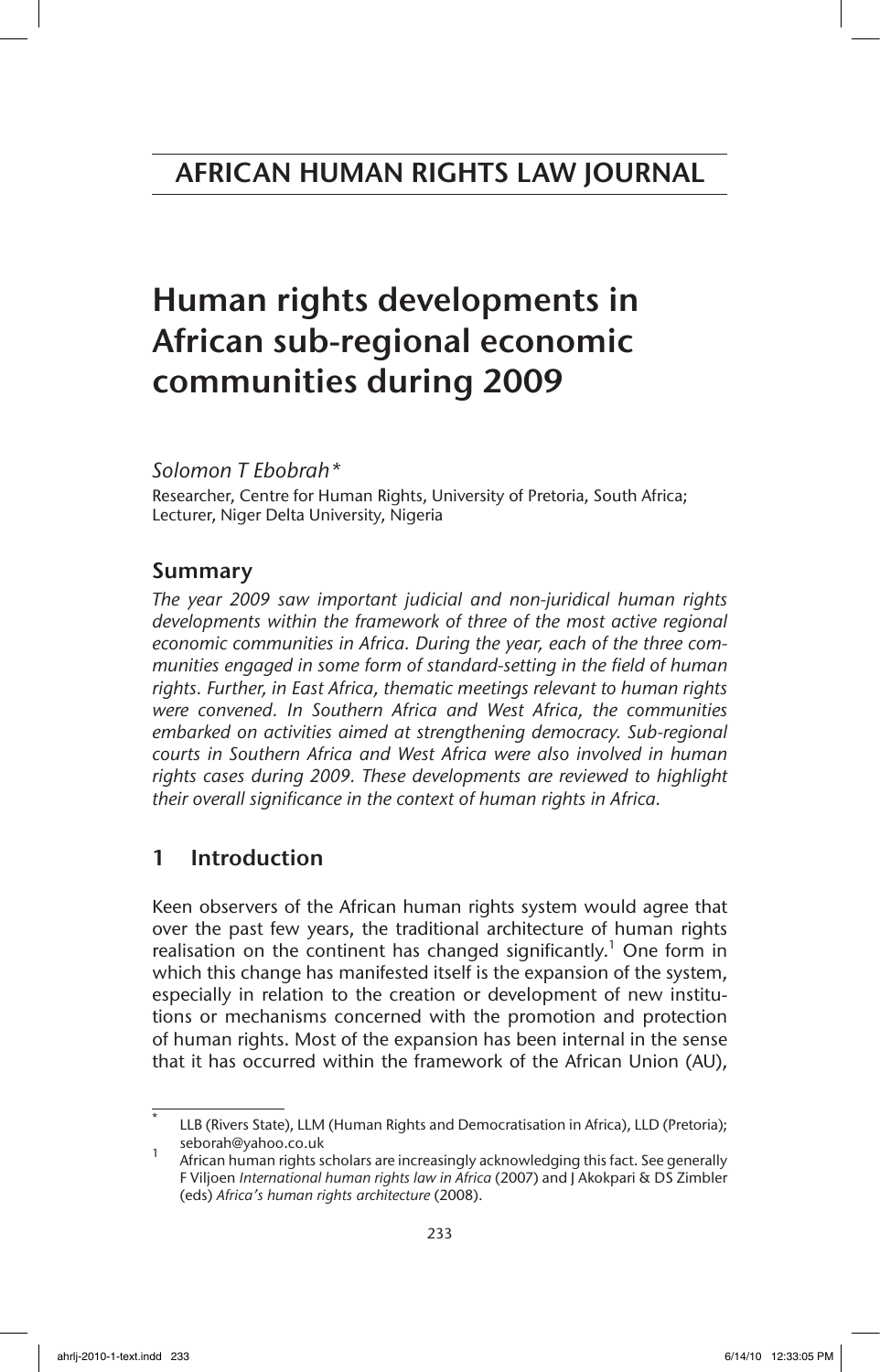the institutional platform upon which the African human rights system is founded. However, some expansion has taken place outside the AU framework. Increasingly, important human rights developments have occurred in the frameworks of various regional economic communities (RECs) on the continent.

Although Africa currently boasts over 14 regional economic groupings of different compositions and sizes, only eight of these are recognised by the AU as building blocks of the African Economic Community erected by African Heads of State and Government as part of the AU framework.<sup>2</sup> While the concept of human rights manifests itself in some form or another in nearly all the AU-recognised RECs, the East African Community (EAC), the Economic Community of West African States (ECOWAS), and the Southern Africa Development Community (SADC) have engaged more actively in the issue area of human rights within their respective institutional frameworks. To varying degrees, the EAC, ECOWAS and SADC have all been involved in the judicial and non-juridical promotion and protection of human rights within their jurisdictional spheres. Thus, while the judicial protection of human rights by African RECs appears to have attracted greater attention over the years, $3$  each of these RECs has also made non-juridical contributions to the expansion of international human rights protection on the continent. In fact, it is safe to assert that human rights protection in Africa no longer is limited to the regional level. In 2009, EAC, ECOWAS and SADC engaged in human rights activities or activities that, although not entirely rights-related, could be seen to have clear implications for human rights in parts of the continent. Consequently, this contribution records and analyses some of the most important human rights activities of these RECs.

In this contribution, the work during 2009 of the three RECs is reviewed. The human rights activities of each REC is sub-divided into judicial and non-juridical aspects and considered from that perspective. This contribution does not present an exhaustive record of all the human rights developments that occurred in African RECs in 2009; instead it presents a window onto the expansive work of the RECs in the field.

<sup>&</sup>lt;sup>2</sup> Viljoen (n 1 above) 488.

<sup>3</sup> See eg ST Ebobrah 'Human rights developments in sub-regional courts in Africa during 2008' (2009) 9 *African Human Rights Law Journal* 312; OC Ruppel 'Regional economic communities and human rights in East and Southern Africa' in A Bösl & J Diescho (eds) *Human rights in Africa: Legal perspectives on their protection and promotion* (2009) 275 -319.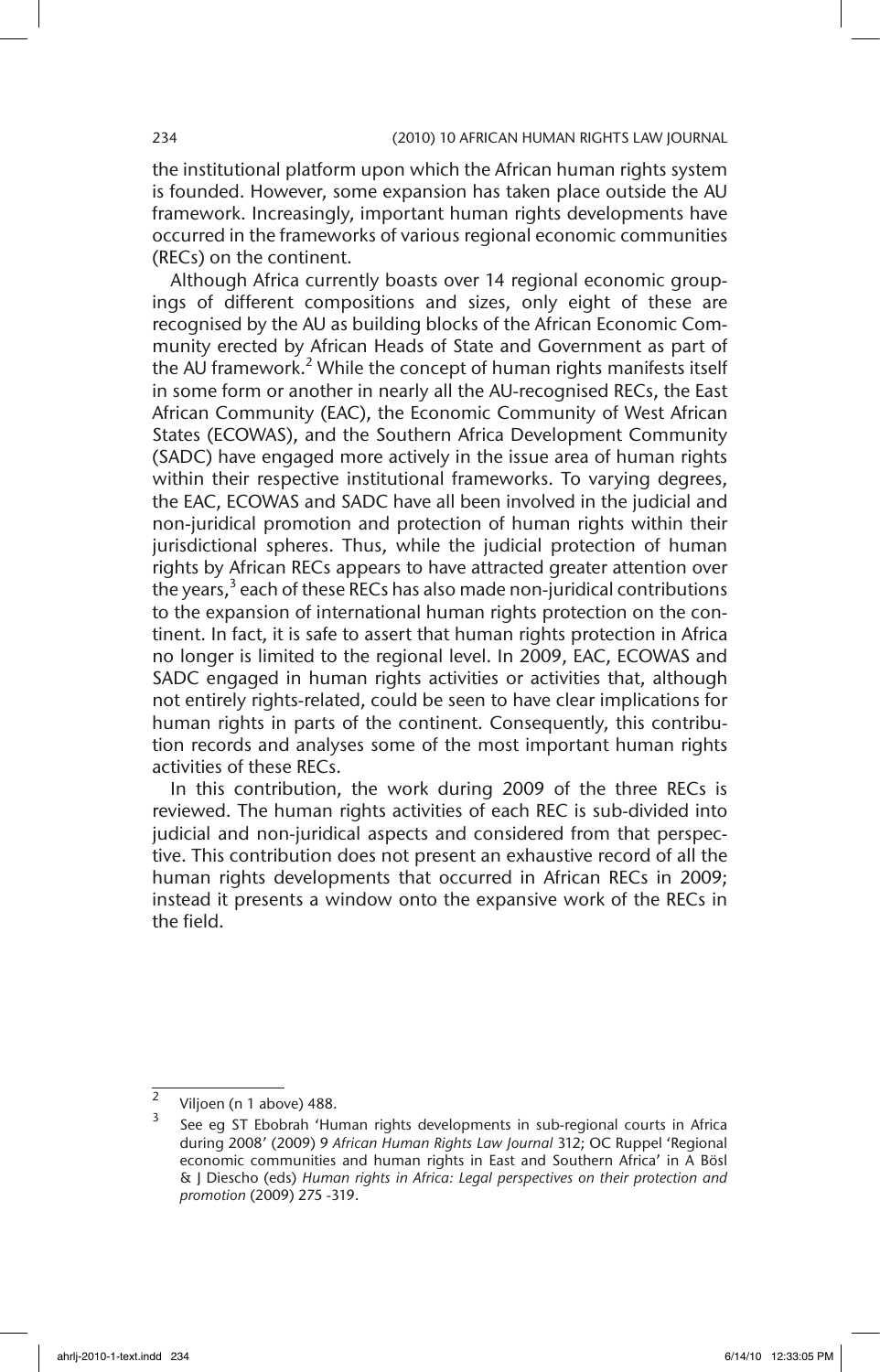# 2 The East African Community

The EAC was established in 1999 when its founding treaty was adopted by Kenya, Tanzania and Uganda.<sup>4</sup> Under article 5 of the EAC Treaty, the main objective of the Community is to develop and engage in 'policies and programmes aimed at widening and deepening co-operation among the partner states in political, economic, social and cultural fields, research and technology, defence, security and legal and judicial affairs'. To achieve this objective, the Treaty sets out a programme of action for the progression of the Community from a Customs Union, through a Common Market and a Monetary Union to the establishment of a Political Federation.<sup>5</sup> Thus, while the EAC has begun as an organisation for economic integration, it aims to emerge as a political integration initiative.

In addition to the main objectives set out in article 5, the 1999 EAC Treaty authorises the Community to engage in other activities related to human rights. These include 'mainstreaming of gender' in all Community programmes and 'the promotion of peace, security, and stability within, and good neighbourliness among the partner states'.<sup>6</sup> The partner states<sup>7</sup> further agreed that the achievement of Community objectives is to be governed by certain fundamental principles. In that regard, the EAC is expected to proceed on the fundamental principle of respect for good governance, including adherence to the principles of democracy, the rule of law, accountability, transparency, social justice, equal opportunities, gender equality, as well as the recognition, promotion and protection of human and peoples' rights in accordance with the provisions of the African Charter on Human and Peoples' Rights (African Charter).<sup>8</sup>

The 1999 EAC Treaty further sets out an undertaking by partner states 'to abide by the principles of good governance, including adherence to the principles of democracy, the rule of law, social justice and the maintenance of universally-accepted standards of human rights'. Thus, while the recognition, promotion and protection of human rights is not the main objective of the EAC, the legal foundations of the Community is not completely bereft of interest in the realisation of human

<sup>4</sup> Kenya, Tanzania and Uganda were members of the original East African Community which was established in 1967 but was dissolved in 1977. The 1999 Treaty of the rejuvenated EAC was adopted in culmination of efforts commenced in 1991 to revive the EAC after a period of inactivity following the dissolution of the original organisation. The 1999 Treaty was amended in 2007. On 18 June 2007, Burundi and Rwanda acceded to the EAC Treaty, bringing the membership of the organisation to five states. The EAC Treaty is available at http//www.eac.int. (accessed 28 February 2010).

 $\frac{5}{6}$  Art 5(2) of the EAC Treaty as amended.

<sup>&</sup>lt;sup>6</sup> Arts 5(3)(e) & (f) of the EAC Treaty as amended.

<sup>&</sup>lt;sup>2</sup> Converging states of the EAC are referred to as partner states.

Art 6(d) of the EAC Treaty as amended.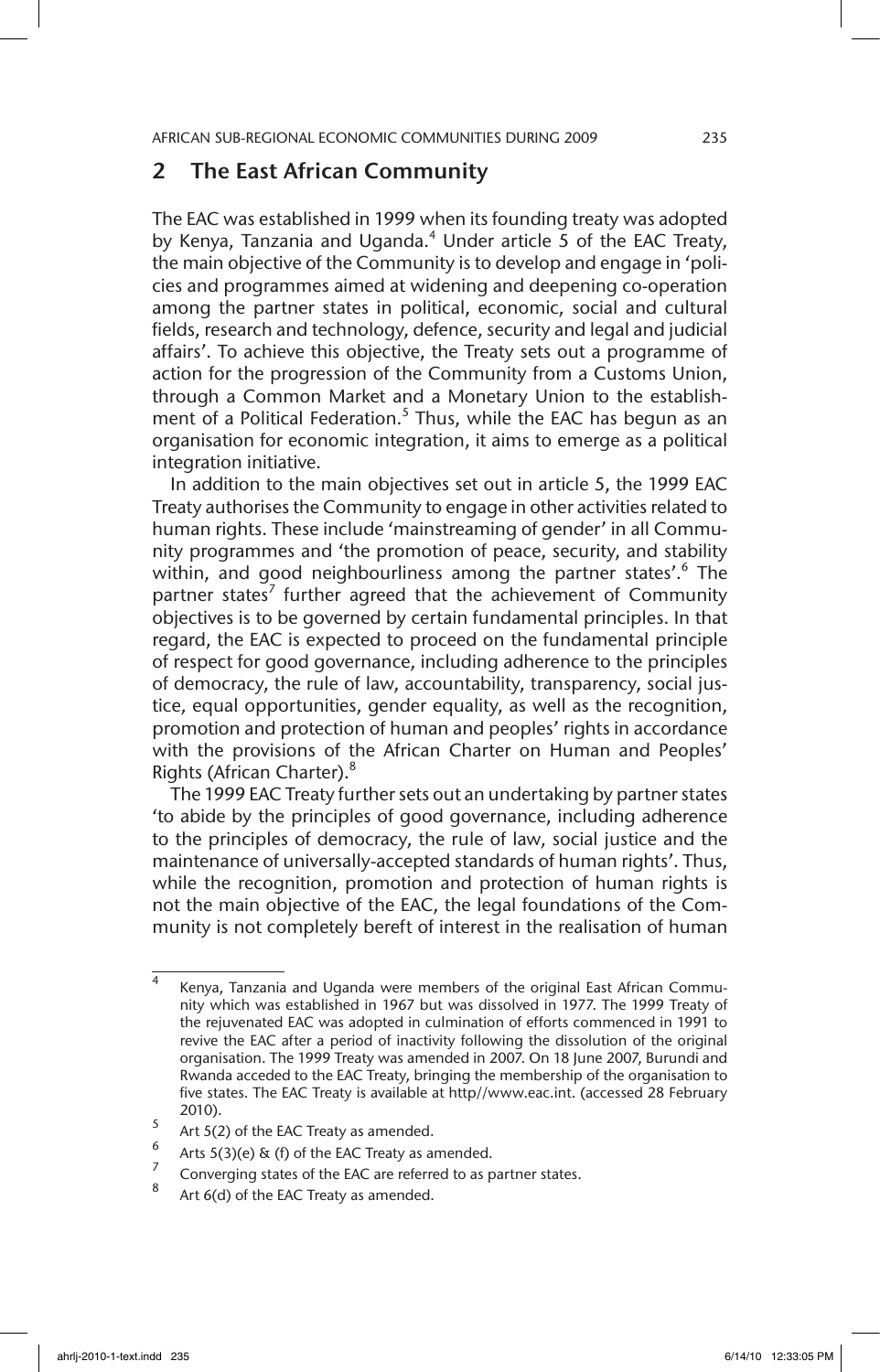rights. Despite the promise of human rights realisation contained in the Treaty, there were few significant human rights developments in the EAC during 2009.

### 2.1 Non-judicial human rights developments

The term 'non-judicial human rights developments' is used here to cover all activities that promote and protect human rights within the Community other than through judicial processes.

# 2.1.1 Standard-setting<sup>9</sup>

During the period under review, the adoption of a resolution by the East African Legislative Assembly (EALA) to urge action to tackle violence against women in the region was arguably the most significant human rights development in the EAC.<sup>10</sup> Entitled 'Resolution of the Assembly urging the East African Community and partner states to take urgent and concerted action to end violence against women in the EAC region and particularly in the partner states' (Resolution), the Resolution builds on global and regional human rights instruments adopted to promote and protect the rights of women. The Resolution was timed to coincide with the International Day for the Elimination of Violence against Women and forms part of the EALA's activities to mark the day. $11$ 

Although the significance of the Resolution is watered down by the fact that it is not a binding instrument and was adopted by the EALA which appears less influential than the Summit of the EAC, the Resolution represents one of the most daring human rights actions taken on the platform of the EAC.<sup>12</sup> Couched in terms that compliment action and shame inaction on the part of partner states, the Resolution holds the promise of having a strong persuasive effect on EAC partner states in addressing violence against women. For example, the Resolution identifies Rwanda and Tanzania for commendation 'for having ratified

This sub-heading is used advisedly in the whole of this contribution in recognition of the fact that the term 'standard-setting' is more commonly associated with the adoption of treaties and, to a lesser extent, declarations by legislative and decisionmaking bodies of international organisations.

<sup>10</sup> The EALA is the legislative organ of the EAC. Other organs of the EAC are the Summit, the Council of Ministers, the Co-ordinating Committee, the Sectoral Committees, the East African Court of Justice and the Secretariat. See generally art 9 of the 1999 EAC Treaty as amended.

 $\frac{11}{25}$  November of each year is generally set aside as the International Day for the Elimination of Violence Against Women.

<sup>&</sup>lt;sup>12</sup> The EALA is the legislative arm of the EAC and has some form of actual legislative powers, but it is the Summit that drives the process of integration in the EAC.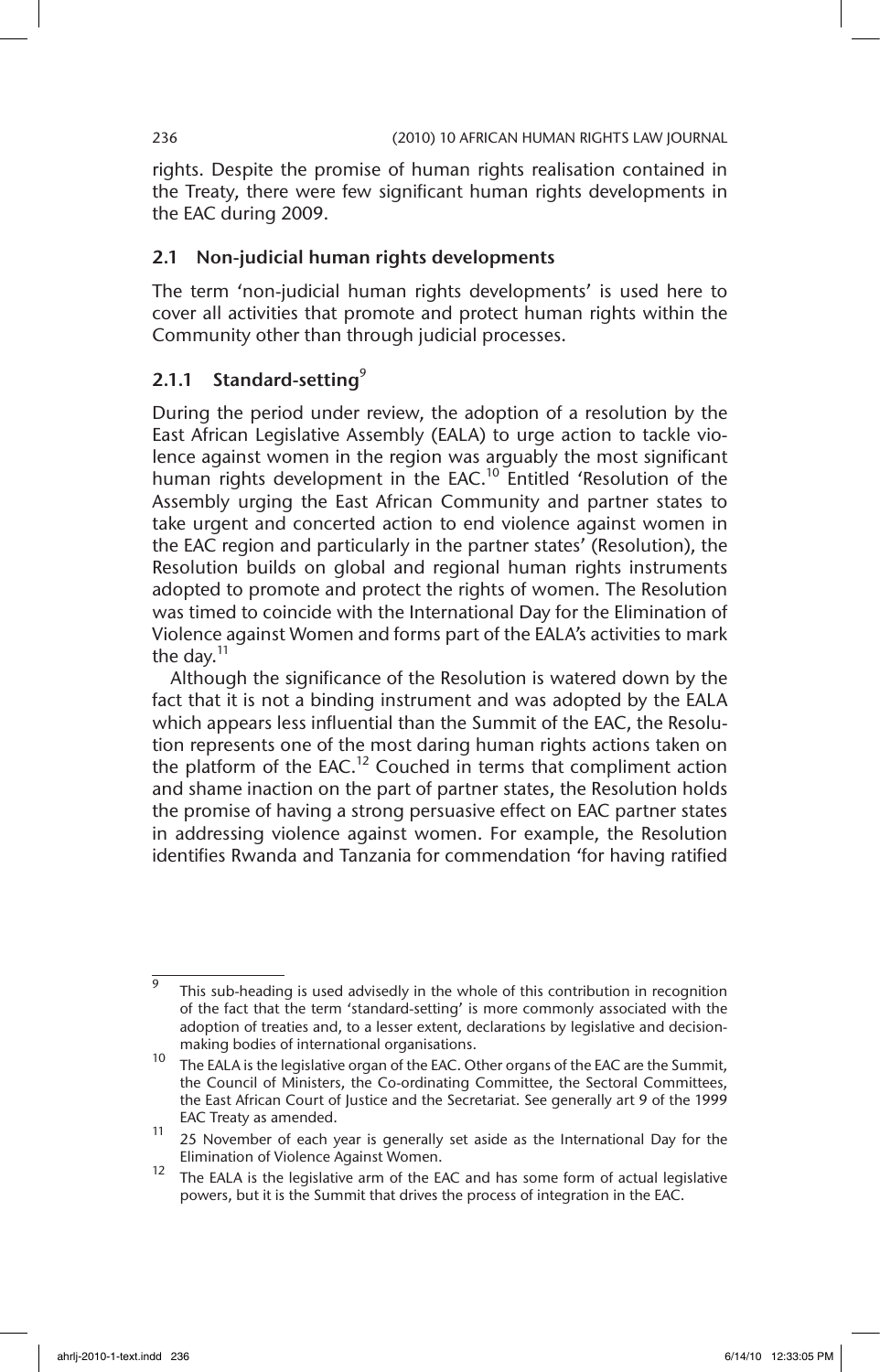the Maputo Protocol<sup> $13$ </sup> and then shames other states by expressing concern that 'the Republic of Kenya, Uganda and Burundi are yet to ratify the Maputo Treaty'.<sup>14</sup> The Resolution further conveyed concern that 'Kenya expressed reservations on the Maputo Protocol'.<sup>15</sup>

The 'complimenting and shaming' approach adopted in the Resolution is important for a variety of reasons. Firstly, the EALA is the popular arm of the Community as it consists of parliamentarians elected by citizens to represent their interests in the affairs of the EAC. Accordingly, it can be argued that the endorsement of action by the EALA carries weight almost equivalent to that of national parliaments. Further, it is possible to argue that the condemnation of reservations and endorsement of ratifications by the EALA is suggestive of popular support for the Maputo Protocol. This is relevant because some would argue that there is usually a disconnect between executive action by national governments in the ratification of international instruments and the informed will of ordinary people, especially in African states. Second, there is the creation of an expectation that legislative approval of domestication of the Maputo Protocol would be easier in the region since legislators have demonstrated acceptance of the Protocol. Third, in the absence of a corresponding advocacy mechanism at the continental level to put pressure on states to ratify the Maputo Protocol, the importance of sub-regional pressure is self-evident.

In terms of substance, the Resolution is a significant addition to the normative framework for the protection of women in the region from gender-based violence. There is a feeling that the Resolution strongly complements the Maputo Protocol in addressing the scourge of violence against women.<sup>16</sup> It would be noticed, for example, that in a manner that is more expansive than the Maputo Protocol, the Resolution recognises that there is an intersection between violence against women and HIV and AIDS.<sup>17</sup> The Resolution also pays particular attention to the precarious position of women who are already vulnerable, identifying them as 'chief targets of organised violence against them because of their vulnerability<sup>7</sup>.<sup>18</sup> The Resolution essentially amplifies the main concerns around violence against women and calls on EAC

<sup>&</sup>lt;sup>13</sup> The Protocol to the African Charter on Human and Peoples' Rights on the Rights of Women in Africa (adopted in 2003 and entered into force in 2005) is generally referred to as the Maputo Protocol. See para 14 of the Resolution. Also see para 8 of the Resolution where Tanzania is congratulated for being a signatory to UNIFEM's 'Say No to Violence against Women Campaign'.

<sup>14</sup> See para 15 of the Resolution.

 $^{15}$  Para 16 of the Resolution.

See generally F Banda 'Building on a global movement: Violence against women in the African context' (2008) 8 *African Human Rights Law Journal* 1-22 on the highlights of the Maputo Protocol.

 $\frac{17}{18}$  Para 17 of the Resolution.

Para 19 of the Resolution.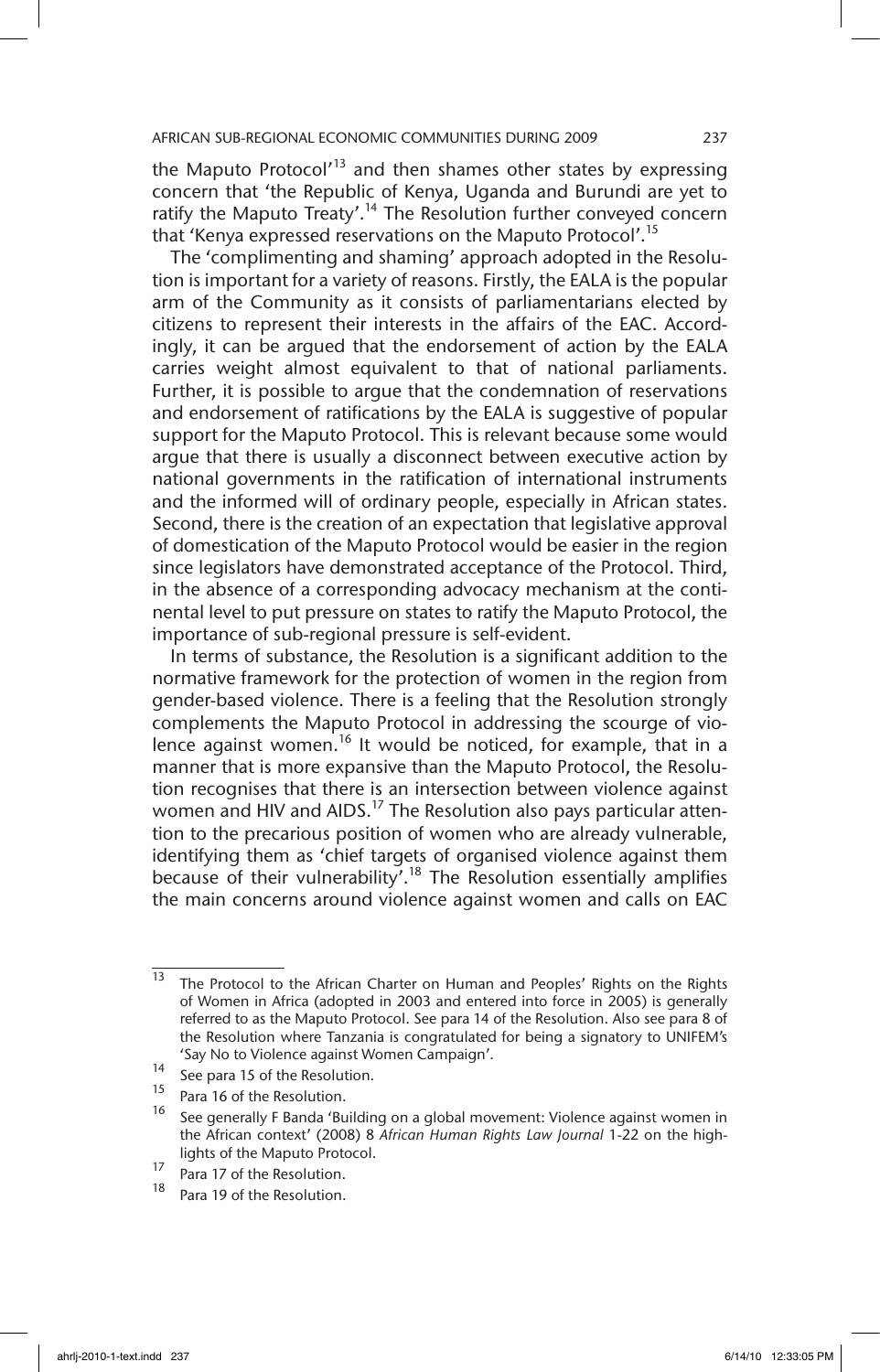partner states to take concrete action at the national level to fulfil obligations imposed by the relevant international instruments.

As already noted, the Resolution is not binding on the EAC or its partner states. However, the advocacy value of the document cannot be overemphasised. Apart from the persuasive value it has among EAC partner states and the EAC Council, the Resolution can be employed by civil society organisations involved in this aspect of human rights work. Further, in the absence of a region-specific human rights catalogue, documents like this Resolution become significant in proceedings before the East African Court of Justice (EACJ) and other Community institutions.

### 2.1.2 Thematic meetings

Other important human rights developments that took place within the institutional framework of the EAC during 2009 were high-level meetings with implications for human rights. In October 2009, a meeting of the Forum for EAC Ministers Responsible for Social Development was held in Bujumbura, Burundi. Convened as part of the EAC calendar of activities for 2009, the meeting was significant for human rights purposes because of the nature of the rights-related recommendations that it produced. The Forum recommended that the EAC Council urge EAC partner states which had not ratified the African Youth Charter to do so.<sup>19</sup> The Forum further recommended that the EAC 'conduct regional campaigns against harmful cultural practices including female genital mutilation, gender-based violence, HIV and AIDS and drug abuse'.<sup>20</sup> The Forum called on the EAC Council to 'develop a gender policy', 'harmonise and mainstream youth, disabled and elderly and children issues in development policies, strategies and plans'.<sup>21</sup> Similarly, the Forum made recommendations for the regional campaigns on 'child labour and trafficking and all forms of violence against children', the establishment and harmonisation of 'policies on orphans and vulnerable children' and the promotion of 'social protection for poor and vulnerable groups'.<sup>22</sup>

Viewed from the lens of global and continental human rights lawyers, the conduct and outcome of the meeting may not be too important since norms in the form of hard law currently exist on these issues at those levels. However, it has to be noted that the scope for implementation and, more importantly, close monitoring of implementation of existing norms by global and continental supervisory mechanisms remains acutely limited. This gap of implementation amplifies the

 $\frac{19}{19}$  See para 4.5.2(i) of Report Ref EAC/SDF/10/2009 (Report of the Forum for EAC Ministers Responsible for Social Development) of 7 October 2009.

<sup>&</sup>lt;sup>20</sup> Para 4.5.2(iv) of Report Ref EAC/SDF/10/2009.

See paras 4.5.2 (v) and (vii) of Report Ref EAC/SDF/10/2009.

See paras 4.5.2(xii), (xiii) and (xiv) of Report Ref EAC/SDF/10/2009.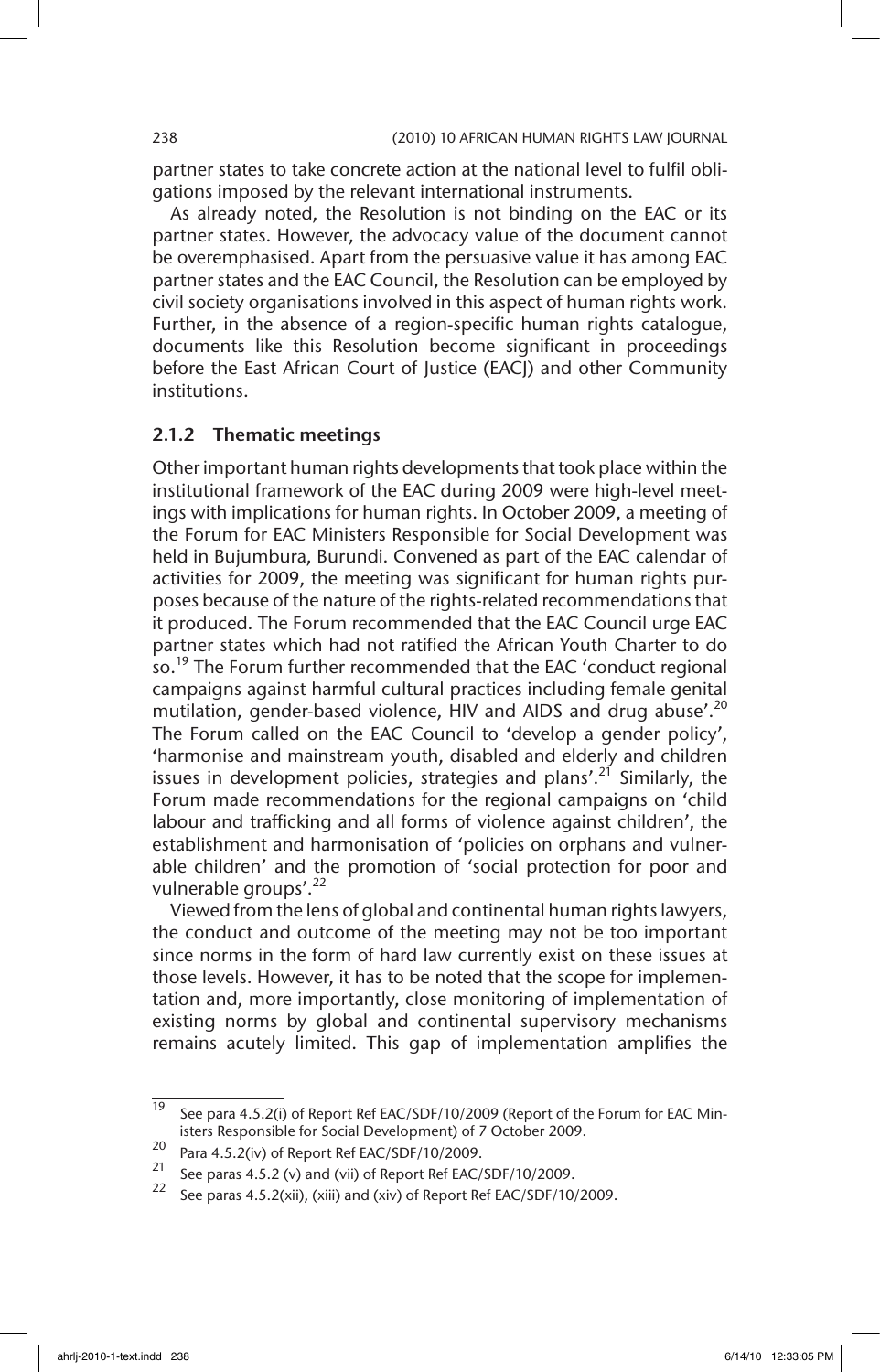significance of sub-regional interventions, even of a soft law variety. Further, considering the hesitant manner in which the EAC and its organs have approached the subject of human rights, meetings such as this carry the promise of more robust engagements with human rights within the Community. Proximity to the partner states and their institutions and the possibilities of reinforced pressure for implementation at this level make such an intervention desirable.

The rights of persons with disabilities were also a subject for discussion. In December 2009, a meeting was organised by the EAC with partner states to address 'matters relating to persons with disabilities in the region'.<sup>23</sup> The meeting is a precursor to a proposed East African conference on persons with disabilities.<sup>24</sup> The overall aim of these meetings is to enhance the creation of appropriate regional mechanisms for the promotion and protection of the rights of persons with disabilities.<sup>25</sup> With article 120(c) of the 1999 EAC Treaty, the partner states undertook to adopt a common approach towards disadvantaged and marginalised groups. Thus, all the meetings and processes initiated by the EAC to promote and protect the rights of vulnerable groups are not without treaty foundations.

It is important to note that these initiatives are taking place independently of wider continental efforts initiated by the African Commission on Human and Peoples' Rights (African Commission) to address issues concerning the right of disabled and elderly persons in Africa. Arguably, there is the potential for a duplication of efforts between the EAC and the African Commission. However, this could also be more apparent than real since, in the spirit of their position as building blocks of the AEC, RECs such as the EAC are supposed to aid the implementation of regional policies and norms. From another perspective, the sub-regional approach to policy development could be beneficial to vulnerable peoples as it directly engages partner states and EAC institutions and has a better chance of ownership and implementation. This contrasts with the current continental approach in which the African Commission sometimes appears to be operating without the active involvement of AU member states and the main organs of the AU.<sup>26</sup>

 $23$  'EAC set to improve social protection for the disabled in East Africa' http://www. newstimeafrica.com (accessed 14 March 2010).

 $\frac{24}{25}$  As above.

As above.

<sup>&</sup>lt;sup>26</sup> In August 2009, the African Commission hosted an experts' meeting in Accra, Ghana, to discuss modalities for the adoption of an African Protocol on Disabled Persons and Elderly Persons. As the commissioners are expected to act independent of the states that nominated them, the extent of state participation in the process can only be negligible. While there is a possibility of the AU Authority of Heads of State and Government taking over the process, there is also the possibility of the process ending up like the Declaration of Principles on Freedom of Expression.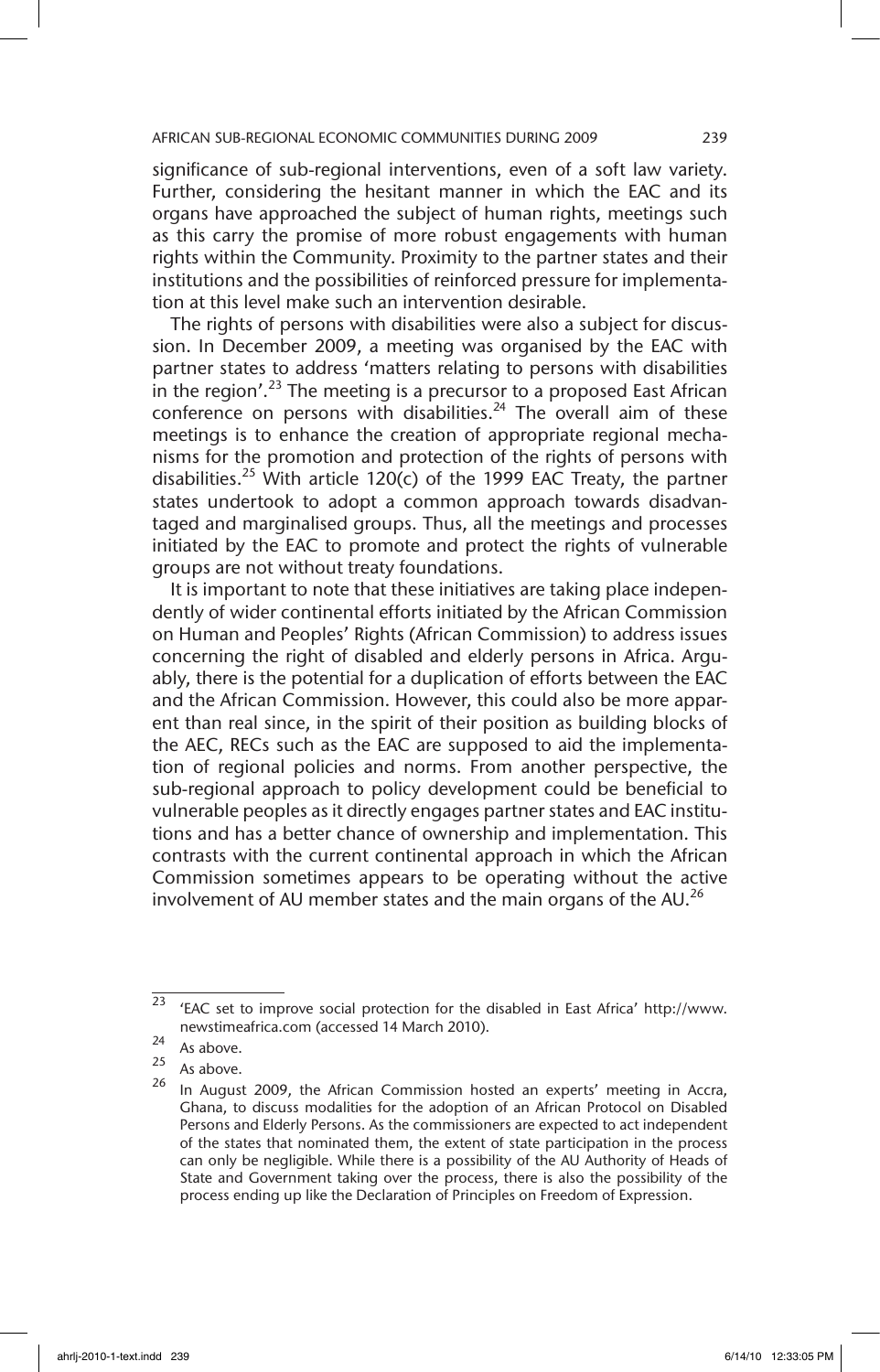# 2.2 Judicial protection by the East African Court of Justice

During 2009, the EACJ, which is the main judicial organ of the EAC, did not hear any human rights cases. This may not be too surprising as the Court is yet to be endowed with express jurisdiction to hear human rights cases. Although the Court had previously heard cases touching on human rights issues, $^{27}$  the Protocol's requirement that the Court's jurisdiction be extended to the field of human rights has yet to be adopted. $28$  However, during 2009, pressure was exerted on the EAC to expand the jurisdiction of the EACJ not only to cover human rights cases, but also to extend it to the field of international criminal law. In October 2009, at a conference on East African Peace and Security, a representative of the International Criminal Tribunal on Rwanda (ICTR) introduced the idea of the EAC considering the option of 'letting the East African Court of Justice handle cases of Rwandan genocide that will not be concluded by the end of the tribunal's life'.<sup>29</sup>

While this suggestion was made outside the framework of the EAC, it is significant as it created an opportunity to assess Community feelings on the matter. At the conference itself, some participants opposed the idea on the grounds that it will 'negate the philosophy behind the establishment of the regional court'.<sup>30</sup> Clearly, such concerns relate to the legitimacy of such a process but do not affect the legality of the idea as the partner states can elect to expand the jurisdiction of the Court to cover such issues. A possible significant outcome of planting the idea at the October conference is that similar ideas resurfaced in December 2009 at a meeting of the EAC Forum of Chief Justices convened by the EAC Secretariat. The Forum made recommendations 'to the EAC Council of Ministers for consideration with a view to strengthening the administration of justice in the region', and called for the 'ratification and domestication of relevant international law instruments dealing with impunity and human rights abuses and allowing for empowerment of regional and national judicial mechanisms to handle these issues'.<sup>31</sup> The final report of the Forum advocated the establishment

<sup>27</sup> See *Katabazi & Others v Secretary-General of the East African Community & Another* (2007) AHRLR 119 (EAC 2007)

 $28$  By art 27(2) of the 1999 EAC Treaty as amended, the EACJ is expected to have a clear jurisdiction to hear human rights cases when a protocol to that effect is adopted by partner states. Although the process towards adopting such a protocol had begun as far back as 2007 with the EAC Secretariat-initiated draft, the protocol is yet to come into being.

<sup>29</sup> See 'Bid to let EA Court of Justice to try genocide and human rights suspects' *The East African* http://www.theeastafrican.co.ke/news (accessed 14 March 2010).

 $30$  As above.

See 'EAC chief justices propose harmonisation of regional legal systems' http:www. appablog.wordpress.com (accessed 14 March 2010).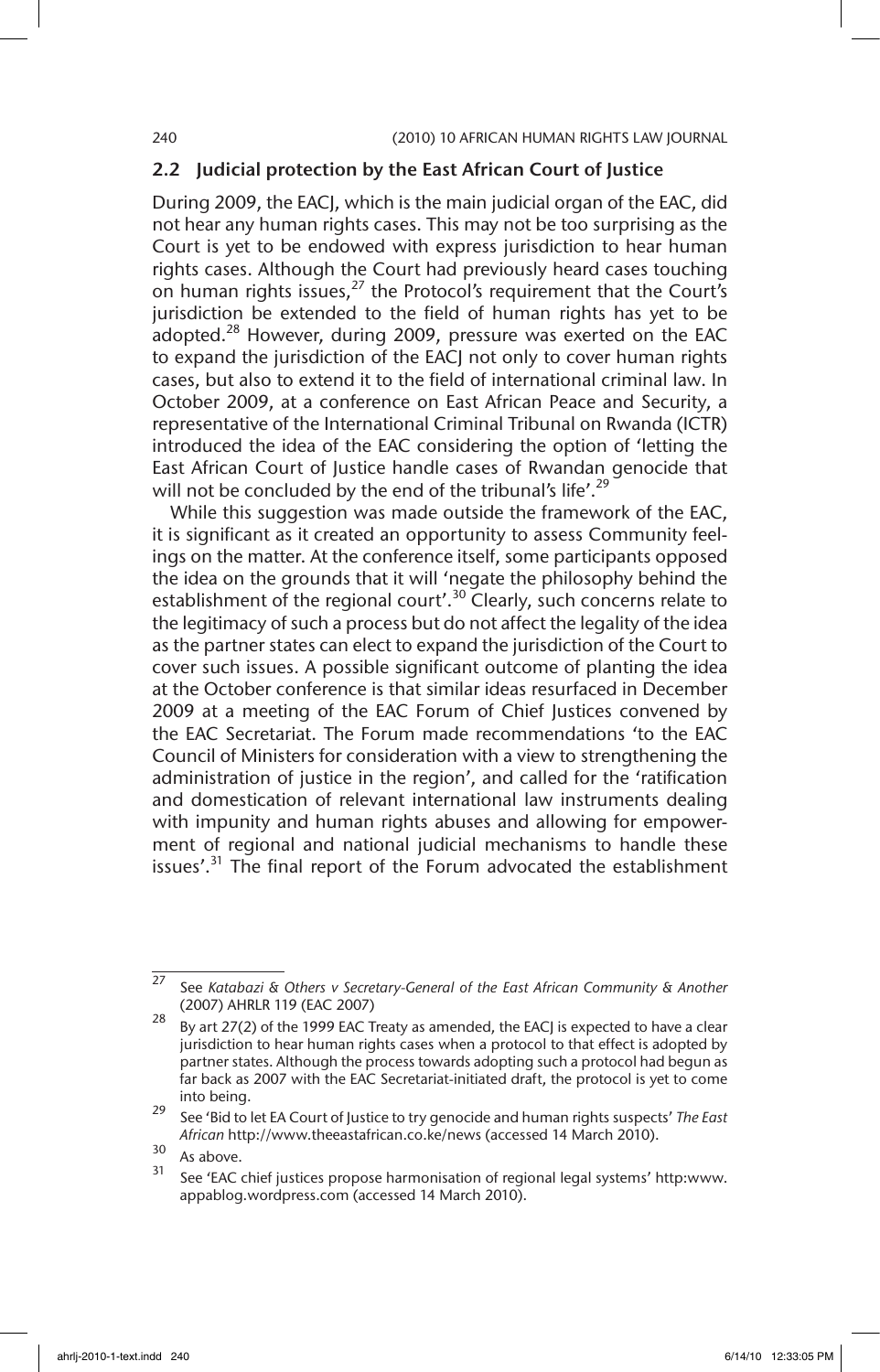of 'an *ad hoc* committee to study and recommend ways to expand the Court's jurisdiction as well as give it teeth'.<sup>32</sup>

From a human rights perspective, the calls for the expansion of the jurisdiction of the EACJ are important because under the existing legal regime, the Court is only authorised to interpret and apply the Treaty of the Community.<sup>33</sup> While there is a statement of intent to endow the Court with human rights jurisdiction, the failure to do so in practice creates difficulties for litigants with human rights complaints. This is because the partner states of the EAC have not removed the obstacles that hinder access of individuals and NGOs in the region to the African Court of Human and Peoples' Rights (African Court).<sup>34</sup> Accordingly, East African citizens lack direct access to international judicial mechanisms for the protection of human rights. Further, without popular use, the EACJ has little or nothing to do as states are unlikely to engage in litigation. In fact, there have even been calls for transformation of the EACJ into a regional Court of Appeal similar to the regime under the defunct EAC in order to create activity for the Court.<sup>35</sup> Similar pressure in West Africa, with the active involvement of the ECOWAS Court of Justice, resulted in the adoption of a protocol in 2005 to confer express human rights jurisdiction on the ECOWAS Community Court of Justice (ECCJ). Thus, the current wave of pressure in East Africa could work in favour of an expanded jurisdiction for the EACJ.

The emerging pressure for the expansion of the jurisdiction of the EACJ is also important from the perspective of international criminal law and international humanitarian law. In view of the growing conflict between the political interests in Africa and the International Criminal Court (ICC), there have been increasing agitations for the establishment of an international criminal jurisdiction in Africa.<sup>36</sup> The agitation has even led to questions within and outside the structures of the AU whether existing continental judicial and quasi-judicial structures should be endowed with criminal jurisdiction. In this regard, it is important to note the risk of conflict between such a continental criminal jurisdiction and the mooted criminal jurisdiction of the EACJ. Further, in view of the fact that many of the conflicts that have given rise to demands for an end to impunity in Africa occur in East Africa and the Horn of Africa regions, there has to be a concern about the risk of

<sup>32</sup> 'East Africa Court to try rights-abuse cases' http://allafrica.com/stories (accessed 13 March 2010).

 $\frac{33}{34}$  See art 27 of the 1999 EAC Treaty as amended.

As at 15 March 2010, no EAC partner state had made the declaration required by art 34(6) of the Protocol to the African Charter on Human and Peoples' Rights on the Establishment of an African Court of Human and Peoples' Rights.

<sup>35</sup> See 'CJ touts for East Africa Court of Appeal' *Daily News* http://www.dailynews.co.tz (accessed 14 March 2010) on the call by the Chief Justice of Tanzania for the transformation of the EACJ into an East African Court of Appeal.

<sup>&</sup>lt;sup>36</sup> Civil society and African research organisations have been involved in research around this issue.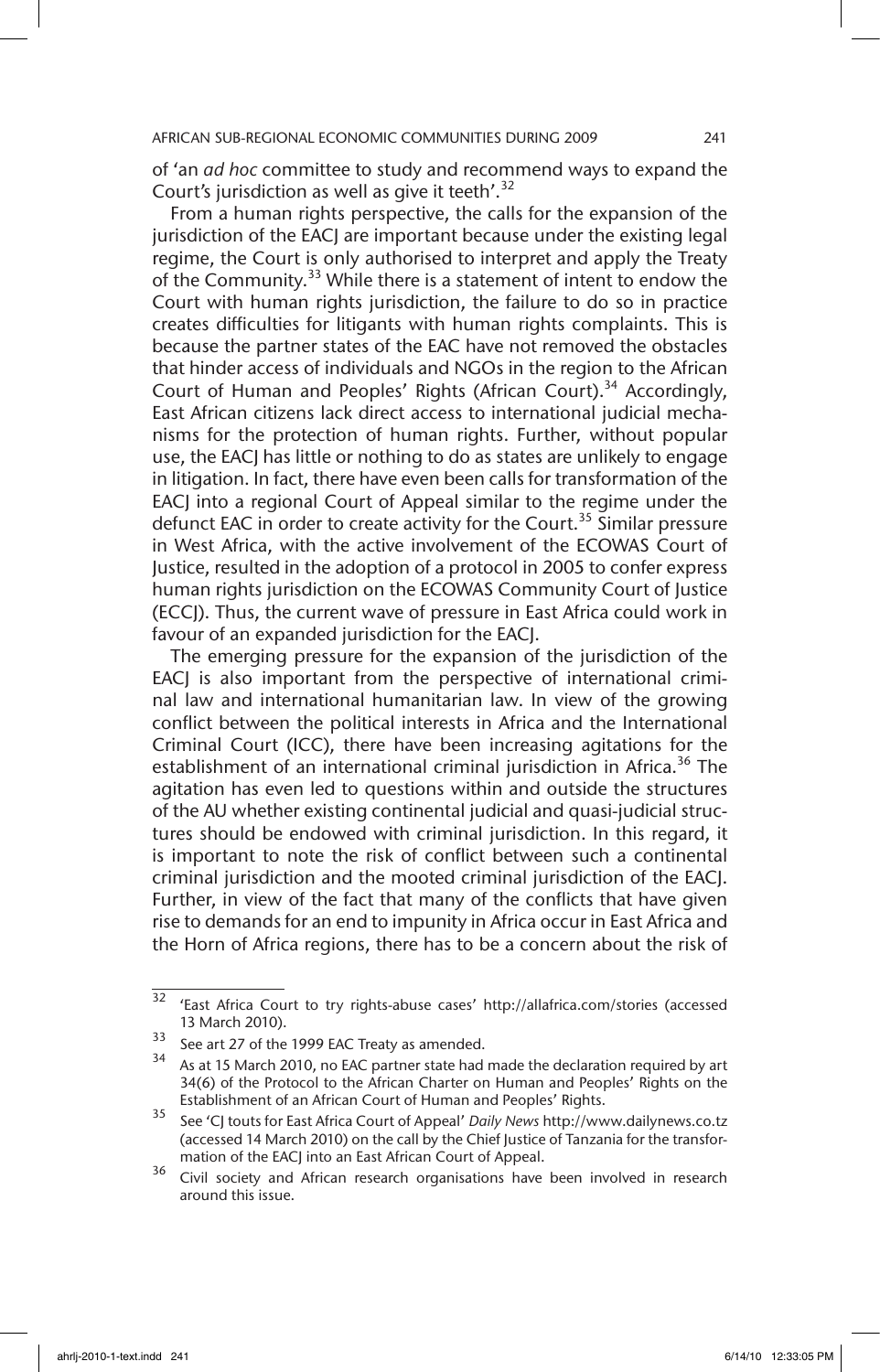political interference with an EACJ exercising criminal jurisdiction.<sup>37</sup> It is also important to consider how all of these developments influence the relationship between the EAC as a building block of the AEC and the AU as a body into which RECs, including the EAC, may eventually converge.

Overall, while there was no concrete standard-setting or judicial protection of human rights in the EAC during 2009, it is obvious that there is a growing recognition of the importance of human rights within the Community framework. What remains to be seen is whether these will culminate in concrete and tangible human rights benefits for the citizens of EAC Partner states.

# 3 The Economic Community of West African States

ECOWAS was established in May 1975 when a treaty for that purpose was adopted by 15 West African states.<sup>38</sup> Following a series of events that challenged the legal foundations of the Community in the 1990s, the 1975 ECOWAS Treaty was amended. In 1993, a revised ECOWAS Treaty was adopted by ECOWAS member states.<sup>39</sup> Under the 1993 revised Treaty, ECOWAS, among other things, aims to establish an economic union in West Africa with a view to raising the living standards of its peoples, enhancing economic stability and contributing to development of the African continent.<sup>40</sup>

Although the promotion and protection of human rights are not mentioned in the statement of objectives contained in the 1993 revised ECOWAS Treaty, the Treaty contains references to human rights that have been employed to sustain a budding ECOWAS human rights regime. The 1993 revised Treaty makes reference to human rights in its Preamble as well as in the body of the Treaty itself.<sup>41</sup> In its statement of fundamental principles, the Treaty affirms the desire of member

 $\frac{37}{37}$  Issues in Kenya, Somalia, Sudan and the Democratic Republic of Congo have been touted as areas where the ICC should act. While Kenya is the only member of the EAC among the states listed, there is sufficient proximity to encourage any of these states to join the EAC and shut out the ICC. However, it is important to note that the clause that allows the ICC to exercise jurisdiction where national proceedings appear to be aimed at protecting perpetrators could also be applicable.

<sup>38</sup> The original member states of ECOWAS were Benin, Burkina Faso, Côte d'Ivoire, The Gambia, Ghana, Guinea, Guinea Bissau, Liberia, Mali, Mauritania, Niger, Nigeria, Sierra Leone and Togo. With the accession of Cape Verde to the 1975 ECOWAS Treaty, membership of the Community grew to 16. In 2000, Mauritania withdrew its membership of the Community.

<sup>&</sup>lt;sup>39</sup> The ECOWAS Revised Treaty was signed in Cotonou, Benin on 24 July 1993 and entered into force on 23 August 1995. The 1993 revised Treaty was signed by the then 16 member states of the organisation before the withdrawal of Mauritania in 2000.

<sup>40</sup> Art 3(1) of the 1993 revised ECOWAS Treaty.

See para 4 of the Preamble to the 1993 revised ECOWAS Treaty.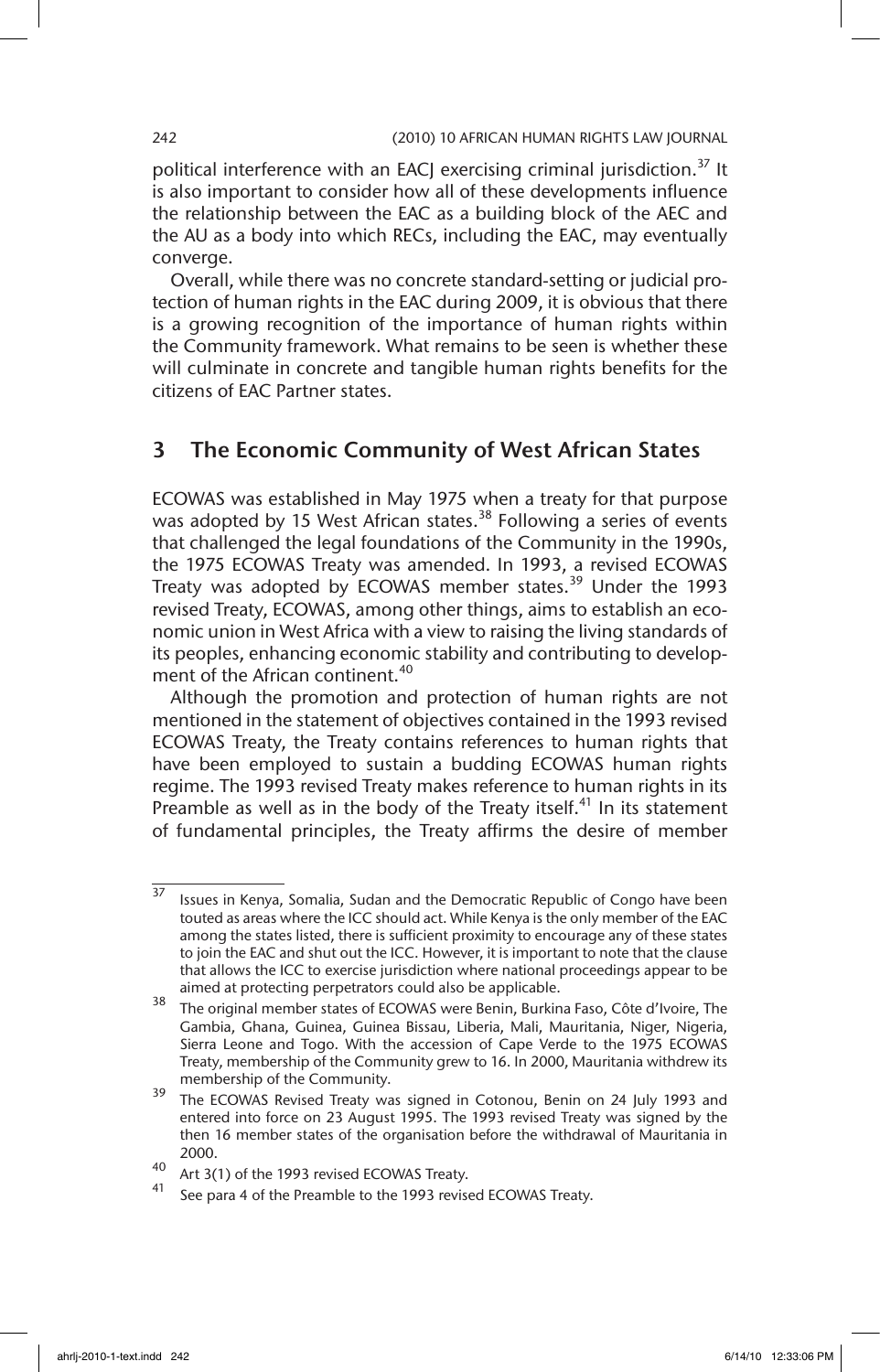states to pursue integration based on an adherence to the principle of 'recognition, promotion and protection of human and peoples' rights in accordance with the provisions of the African Charter on Human and Peoples' Rights'. $42$  ECOWAS member states further agree in article 56(2) of the Treaty to 'co-operate for the purpose of realising the objectives' of the African Charter. These treaty provisions form the legal foundation upon which the organs and institutions of ECOWAS have based their involvement in the field of human rights promotion and protection. $43$ In addition to (and perhaps in furtherance of) these treaty foundations, the ECOWAS Authority of Heads of State and Government (ECOWAS Authority) has adopted instruments with human rights implications, one of the most prominent of which is the supplementary protocol that empowers the ECCJ to hear human rights cases.<sup>44</sup> During 2009, ECOWAS organs were involved in the judicial and non-juridical spheres of human rights promotion and protection.

# 3.1 Non-juridical human rights developments in ECOWAS

Non-judicial human rights developments under the ECOWAS framework cover the human rights and rights-related activities of ECOWAS organs other than the ECCJ.

# 3.1.1 Standard-setting

During the period under review, standard-setting in the field of human rights within the ECOWAS framework was essentially by way of the formulation of policy documents on specific human rights concerns. In April 2009, Ministers responsible for women and children in ECOWAS member states met on the platform of ECOWAS to adopt a regional policy for the rehabilitation of victims of human trafficking in the West African region.<sup>45</sup> Aimed at creating a 'supportive and friendly environment' for victims, the policy commits member states to 'the restoration of victims of human trafficking and exploitative and hazardous child labour to the fullest possible state of physical, psychological, social, vocational and economic wellbeing though sustainable assistance programmes'.46 The policy's 12 core areas of intervention elaborate strategies for reception, identification, sheltering, health, counselling,

 $\frac{42}{42}$  See art 4 of the 1993 revised ECOWAS Treaty on the principles of ECOWAS.

 $43$  The organs or institutions of ECOWAS include the Authority of Heads of State and Government, the Council of Ministers, the Community Parliament, the Economic and Social Council, the Community Court of Justice and the ECOWAS Commission.

<sup>44</sup> Supplementary Protocol A/SP1/01/05 Amending Protocol A/P1/7/91 relating to the Community Court of Justice adopted in 2005.

<sup>45</sup> 'Regional policy for rehabilitation of trafficked persons for adoption' http://news. ecowas.int/presseshow (accessed 31 March 2010).

<sup>46</sup> As above.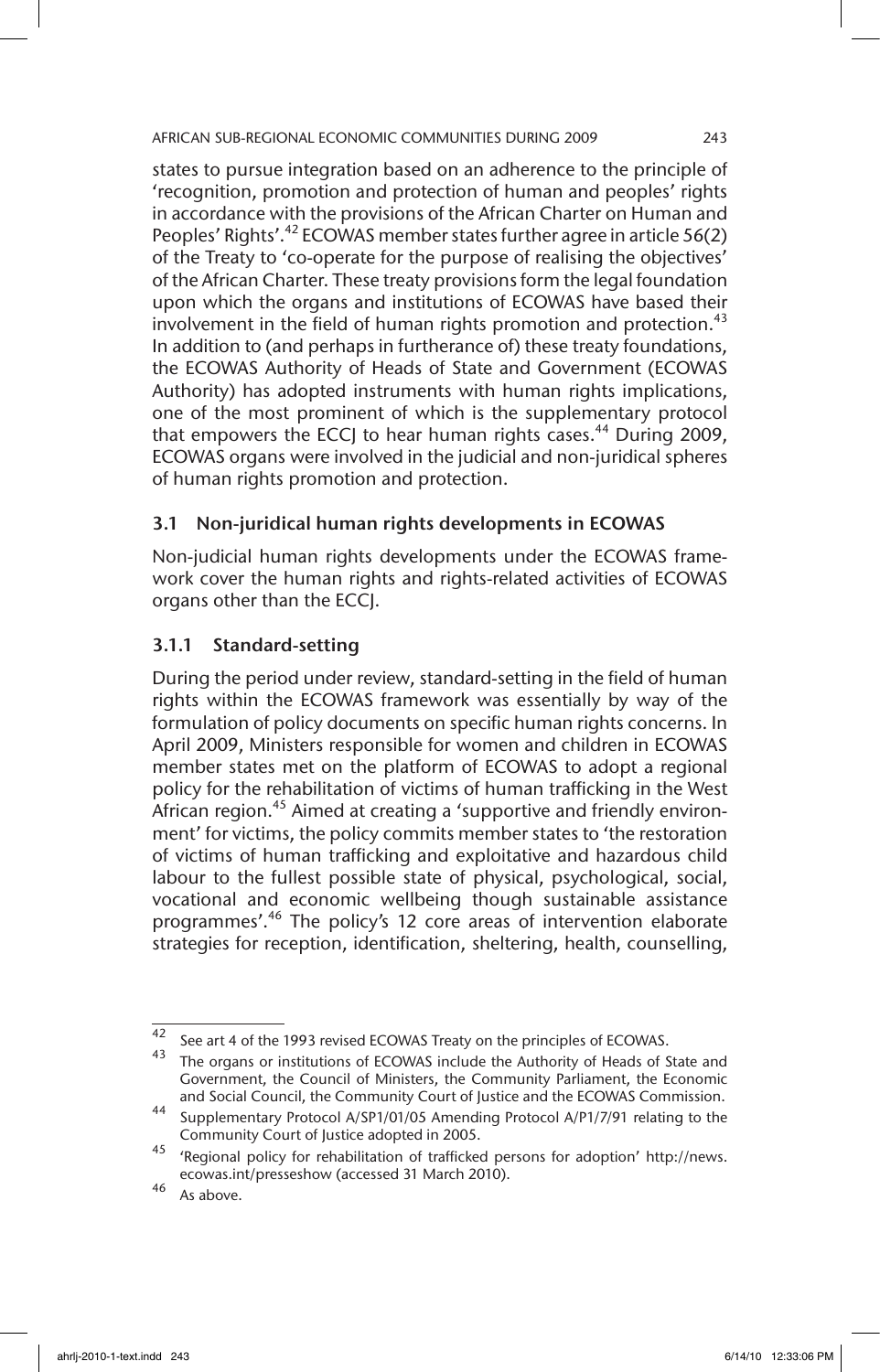family tracing, return/repatriation, integration, empowerment, followup, after care and disengagement of victims.<sup>47</sup>

The adoption of this regional policy is significant for at least two reasons. First, despite the challenge that trafficking in persons poses for African states, very little attention has been paid to the phenomenon at the continental level. Hence, save for isolated articles in continental instruments obligating states to prevent trafficking in persons,  $48$  the AU does not have a satisfactory normative regime on trafficking in persons. Consequently, the involvement of sub-regional organisations in Africa is important to the extent that it contextualises the phenomenon to local realities. Second, in view of the arguably criminal law approach of global instruments on trafficking in persons, a policy that focuses on the rights and needs of victims rather than on their supposed criminality is a welcome development. Further, the cross-boundary nature of trafficking in persons and the fact that free movement in the region has a tendency to facilitate trafficking, make it desirable for ECOWAS to engage actively in addressing the phenomenon.

In the course of April 2009, Ministers of Labour and Employment in ECOWAS member states also met on the platform of the Community to adopt a regional policy and plan of action on labour.<sup>49</sup> The Ministers used the opportunity to call on ECOWAS member states to ratify and domesticate 'all legal texts relating to labour and employment, especially the fundamental ILO Conventions'.<sup>50</sup> The labour policy is aimed at promoting dignity of labour, promoting employment for young people and persons who are physically challenged as well as promoting the rights of migrant workers. It is worth noting that the AU does not have a labour policy nor does it have any document that speaks to the needs and rights of migrant workers. Thus, the sub-regional documents fill gaps in the continent's normative framework in these areas. More importantly, as one of the aims of integration is to promote the mobility of capital and labour within the region, it is necessary to put in place a region-specific structure to address concerns which will arise.

At their 62nd session held in May 2009, the ECOWAS Council of Ministers endorsed both the regional Policy on the Protection and Assistance to Victims of Trafficking in West Africa and the ECOWAS

<sup>&</sup>lt;sup>47</sup> The Policy is only the latest in the ECOWAS response to the challenge of trafficking in persons in the region. In 2001, ECOWAS adopted a plan of action to combat trafficking in persons in West Africa. This was followed in 2006 with the adoption of a joint plan of action with the Economic Community of Central African States to address the scourge of trafficking in the two regions.

<sup>&</sup>lt;sup>48</sup> See eg art 4(2)(g) of the Maputo (African Women's) Protocol and art 29 of the African Charter on the Rights and Welfare of the Child.

<sup>49</sup> 'ECOWAS Ministers adopt labour policy' http://news.ecowas.int/presseshow (accessed 31 March 2010).

 $50$  As above.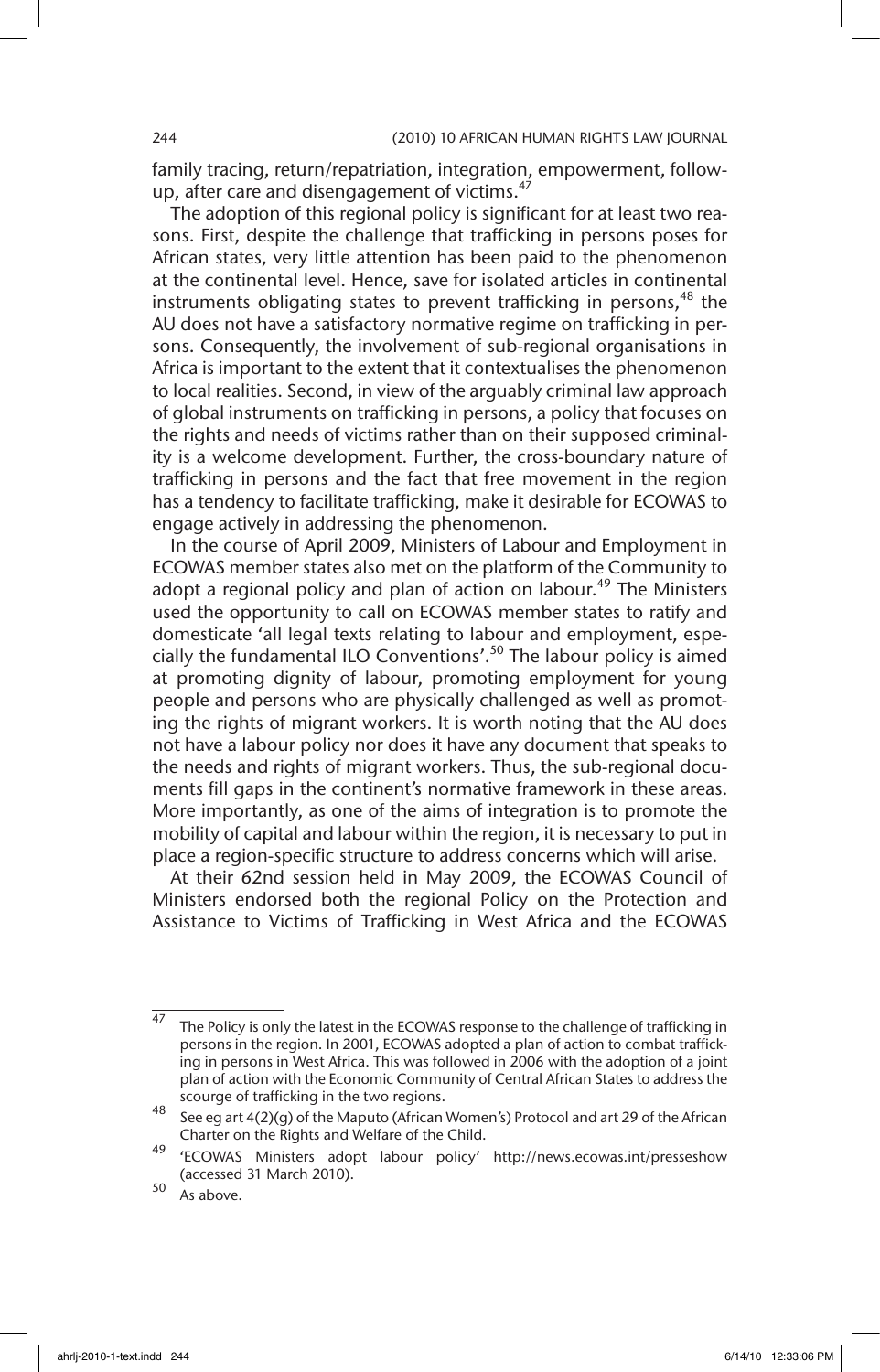Labour Policy and Plan of Action.<sup>51</sup> With these endorsements, both documents will enter into force as soon as they are approved by the ECOWAS Authority. It is important to note that the Council of Ministers used the opportunity to urge ECOWAS member states to 'endeavour to respect and apply all the Community's decisions and protocols with a view to accelerating the integration process', emphasising that it might consider the possibility of imposing sanctions against defaulting states. Though not specific to human rights, the statement may be significant as state obligations under the ECOWAS framework include the human rights decisions of the ECCJ and other organs of the Community.

# 3.1.2 Strengthening democracy

ECOWAS activities relating to democracy and democratisation are governed by a protocol on democracy and good governance adopted in 2001.<sup>52</sup> During 2009, the Community focus in this area was mostly on Guinea and Niger. Following the death in December 2008 of long-time President Lansana Conte, the armed forces of Guinea seized power in a bloodless *coup* in violation of the principles of the 2001 ECOWAS Protocol on Democracy and Good Governance. ECOWAS reacted in January 2009 when the ECOWAS Authority rejected the unconstitutional change of government as a violation of the 2001 Protocol. As a first step, the Authority barred the military leaders of Guinea from attending meetings of all decision-making bodies of the Community. By this action, ECOWAS had immediately implemented the sanction regime contained in article 45(2) of the 2001 Protocol. In a continental environment where the culture of sanction is nearly as weak as the culture of voluntary compliance with standards and decisions, the action by the ECOWAS Authority was a rare demonstration of political will.

It is important to note that by article 45(3) of the 2001 Protocol, despite the suspension of a member state, ECOWAS retained a duty to 'encourage and support the efforts being made by the suspended member state to return to normalcy and constitutional order'. Accordingly, the summit of the ECOWAS Authority resolved $^{53}$ 

<sup>51</sup> 'Council of Ministers urge respect for regional decisions and protocols' 045/2009 http://news.ecowas.int/presseshow (accessed 31 March 2010).

<sup>52</sup> Protocol A/SP1/12/01 on Democracy and Good Governance Supplementary to the Protocol Relating to the Mechanism for Conflict Prevention, Management, Resolution, Peacekeeping and Security, adopted on 21 December 2001 and entered into force on 28 February 2008.

<sup>53</sup> The UN Peace-Building Fund allocates money through two funding facilities, the Immediate Response Facility and the Peace-Building Recovery Fund. Both facilities fund initiatives that respond to imminent threats to the peace process and initiatives that support peace agreements and political dialogue; build or strengthen national capacities to promote coexistence and peaceful resolution of conflict; stimulate economic revitalisation to general peace dividends and re-establish essential administrative services. See http://www.unpbf.org/index (accessed 31 March 2010).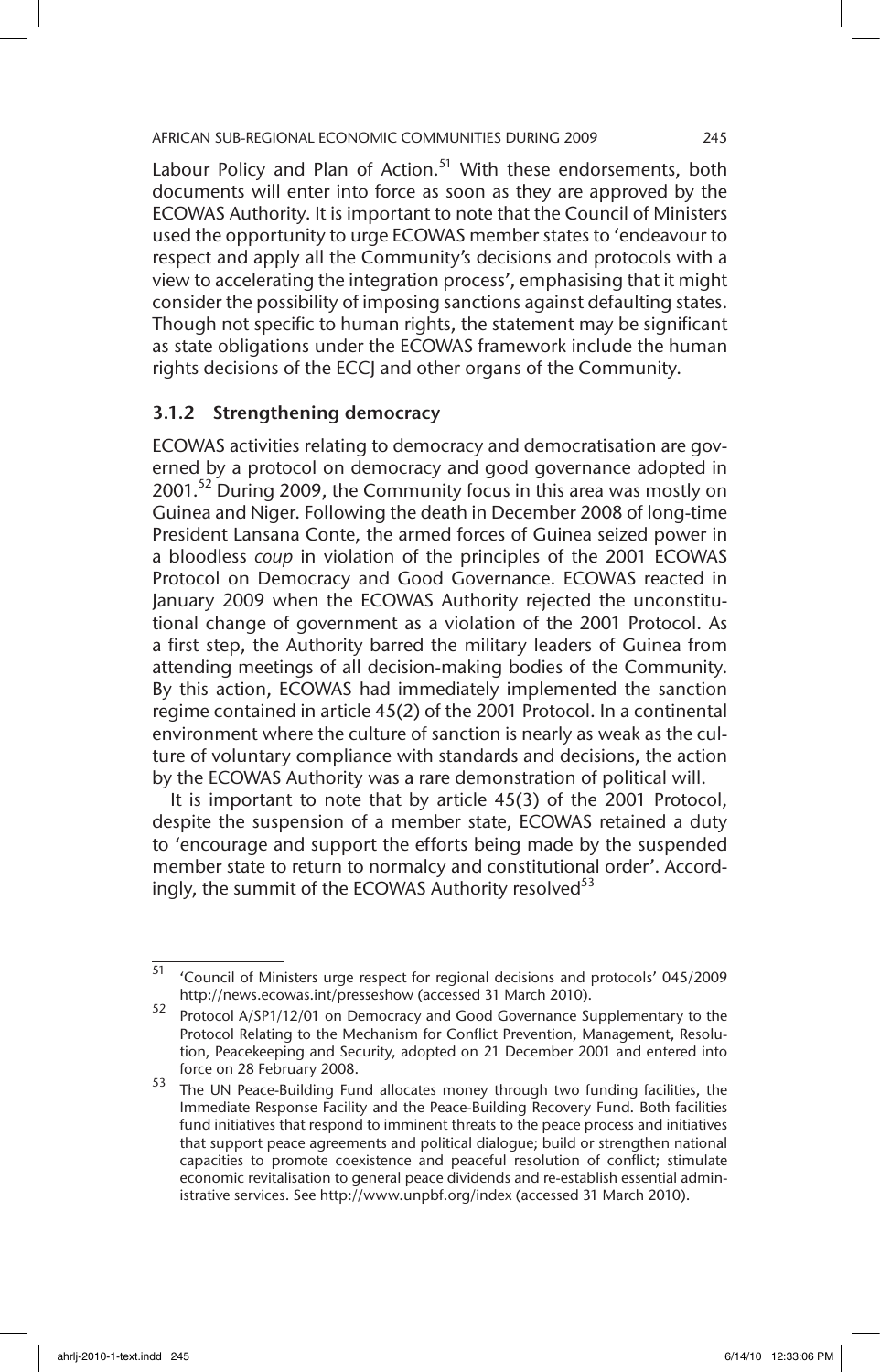to push for the inclusion of Guinea on the agenda of the UN Peace-Building Commission as a *de facto* fragile and post-conflict country to enable the country to access the UN Peace-Building Fund to develop its infrastructure and facilitate the return to sustainable development.

In addition, the Summit agreed to pursue international and internal cooperation to 'establish benchmarks and timelines for the completion of transition to democratic rule'. This 'carrot and stick' approach is commendable as it avoids total disengagement that might have resulted in more harm to democracy in the country.

While the engagement between ECOWAS and the military junta in Guinea was happening, the junta allegedly approved the use of repressive force against unarmed demonstrators. ECOWAS responded by issuing a statement in September 2009, condemning the action. More importantly, the statement called for the setting up of an International Committee of Inquiry in collaboration with the 'AU and the UN Commission for Human Rights' to identify the perpetrators and those responsible and to take the necessary measures to address the situation.<sup>54</sup> This approach is interesting as it is an indication that the ECOWAS authorities recognise the apparently superior role of the UN and the AU in maintaining global and continental peace through human rights protection and democratic good governance. It is also a commendable attempt at co-operation and co-ordination.

In the course of 2009, a constitutional crisis that qualified as 'power maintained by unconstitutional means'<sup>55</sup> occurred in Niger. This resulted in a statement by the ECOWAS Council of Ministers in which the Council expressed concern that the developments in that country had the potential to 'threaten the significant gains made in that country in the area of constitutional governance'.56 As a result of the refusal of the government of Niger to comply with the directives of ECOWAS to comply with democratic principles, Niger was suspended for 'its failure to comply with the 17 October 2009 Decision of the Heads of State and Government to postpone the legislative elections of Tuesday 20 October 2009'.<sup>57</sup> The imposition of sanctions on the sitting government in Niger is significant progress as there has always been the impression that continental and sub-regional norms on democratic governance tended to be overtly protective of sitting governments, even where they remain in office unconstitutionally.<sup>58</sup> Further, the immediate imposi-

<sup>54</sup> 'ECOWAS condemns acts of repression in Guinea' 096/2009 http://news.ecowas. int/presseshow (accessed 31 March 2010).

<sup>55</sup> See art 1(c) of the 2001 ECOWAS Protocol on Democracy and Good Governance.

<sup>56</sup> 'ECOWAS delegation in Niger' 047/2009 http://news.ecowas.int/presseshow (accessed 31 March 2010).

<sup>57</sup> 'ECOWAS suspends Niger from membership of organisation' 113/2009 http://news. ecowas.int/presseshow (accessed 31 March 2010).

<sup>58</sup> The attitude of the AU to the Zimbabwe saga is a clear example.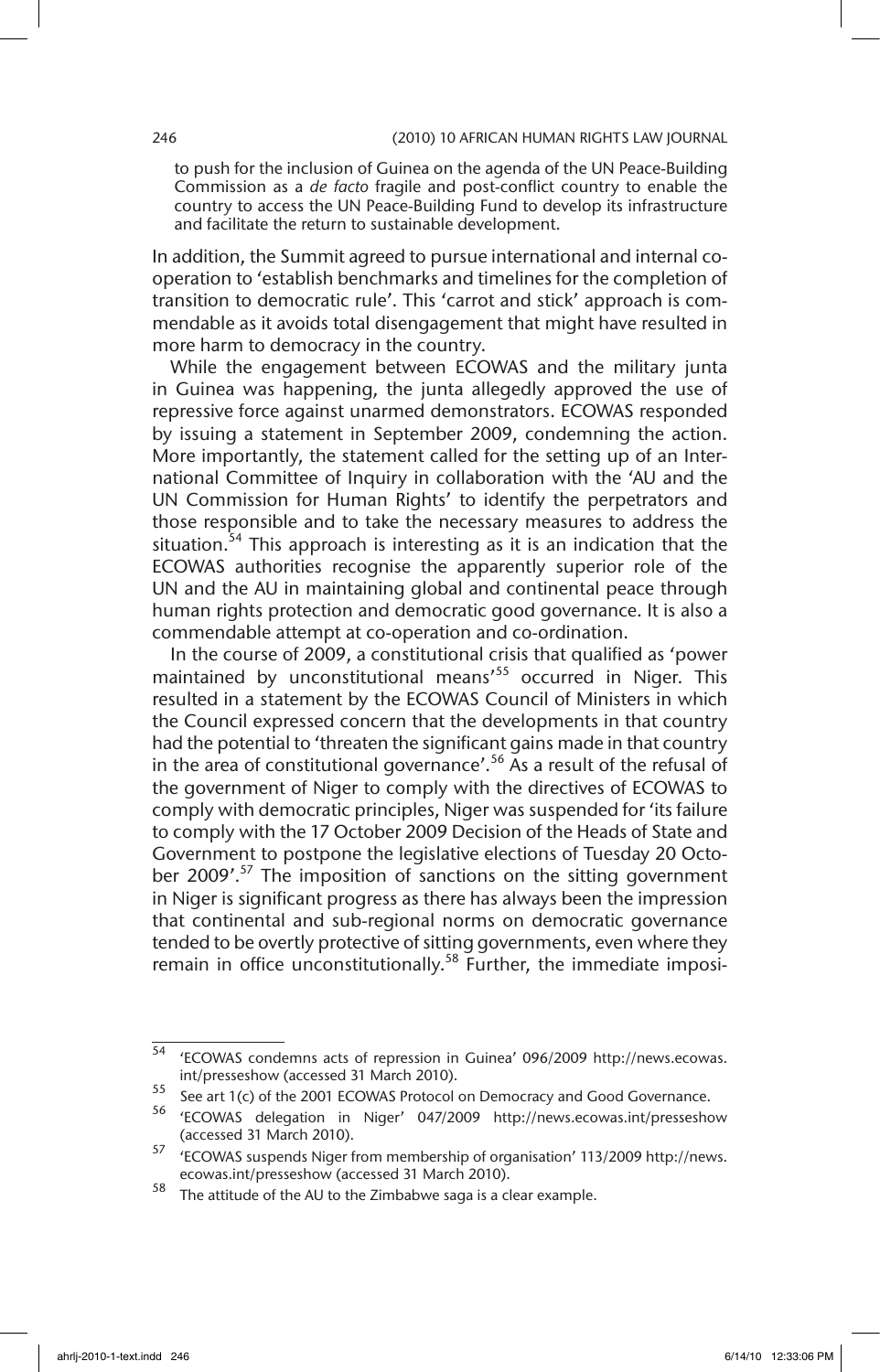tion of sanctions is indicative of a growing trend on the continent to reject any form of unconstitutional change of government.<sup>59</sup>

# 3.2 Judicial protection of human rights by the ECOWAS Community Court of Justice

Originally established by the 1975 ECOWAS Treaty, the ECCJ was operationalised by a protocol adopted by ECOWAS member states in 1991. $^{60}$  Following a dearth of judicial activity and initial challenges to its jurisdiction, a supplementary protocol to the Court's 1991 Protocol was adopted in 2005 to expand the competence of the Court and effect individual access to the Court, among other things.<sup>61</sup> One of the highlights of the 2005 Supplementary Protocol of the ECOWAS Court was the addition of a human rights competence to the jurisdiction of the Court.<sup>62</sup> It is on the basis of this expanded competence that the ECCJ has been actively involved in the judicial protection of rights. During 2009 there were four decisions from the ECCJ that were significant from a human rights perspective.

# 3.2.1 *Bayi and Others v Nigeria and Others*

The string of 2009 decisions in human rights cases before the ECCJ began in January with its judgment in the case of *Bayi and Others v Nigeria and Others (Bayi* case*)*. 63 In an action brought by Djot Bayi and 14 others against Nigeria and four others, the ECCJ considered whether the rights of the 15 non-Nigerian ECOWAS citizens had been violated by their arrest in international waters and subsequent prosecution by Nigerian officials.<sup>64</sup> In their action, the applicants, who were crew members of a foreign registered ship, complained that their arrest on the high seas, 16 nautical miles off the Nigerian coast, their detention for varying lengths of time, parading them before local and international press and their subsequent loss of employment, amounted to a violation of their rights by Nigeria and its officials.<sup>65</sup>

The applicants contended that their arrest was in violation of article 6 of the African Charter and section 35 of the Nigerian Constitution. They contended further that their detention from 1 December 2003

<sup>&</sup>lt;sup>59</sup> In this regard, the AU and SADC responses to the impasse in Madagascar are instructive.

 $^{60}$  Protocol/P1/7/91 of 6 July 1991 on the ECOWAS Community Court of Justice.

See Supplementary Protocol A/SP1/01/05 Amending Protocol A/P1/7/91 relating to the Community Court of Justice adopted in 2005.

<sup>62</sup> See the new art 9(4) in art 4 of the 2005 Supplementary Protocol.<br> $\frac{63}{2}$  University CN/CCUARU2006 Judgment CN/CCULLE (0

Unreported Suit ECW/CCJ/APP/10/06, Judgment ECW/CCJ/JUG/01/09 delivered on 28 January 2009.

<sup>64</sup> The other four defendants were all statutory officers of Nigeria and include the Attorney-General of Nigeria, the Chief of Naval Staff, the Inspector-General of Police and the Comtroller-General of the Nigerian Prisons.

<sup>65</sup> See paras 1-8 of the *Bayi* case. All the applicants were subsequently discharged.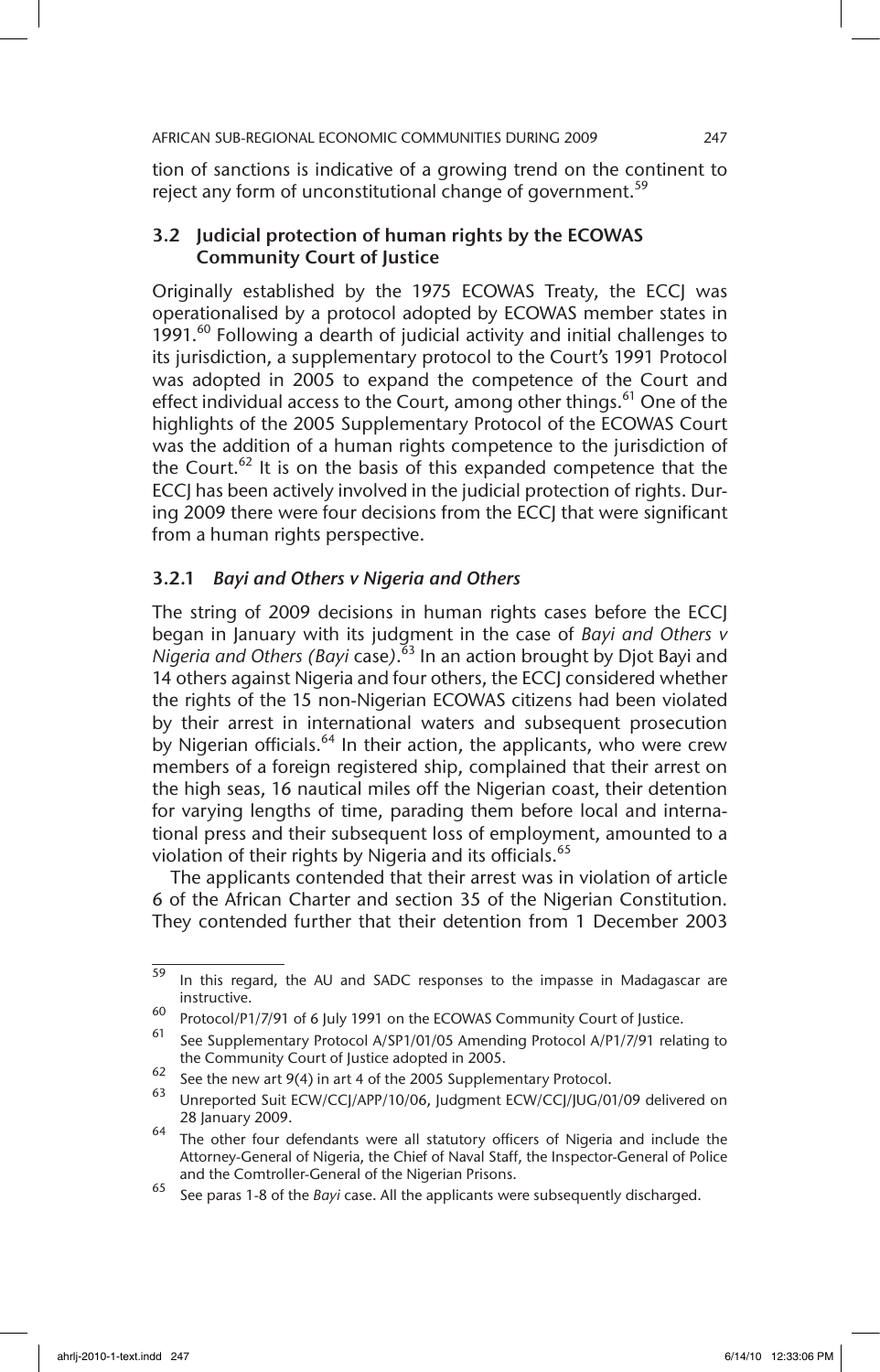to1 March 2004, the continued detention of ten of them until 30 March 2005, as well as their subsequent prosecution, violated the provisions of the African Charter and the Nigerian Constitution. Further, they contended that parading them before the press was in violation of their right to dignity under article 5 of the African Charter and the subsequent loss of employment as a result was attributable to the state.<sup>66</sup> It was contended on behalf of the state that the action was statute-barred and that the principle of privity of contract excluded the state from responsibility for the applicant's loss of employment.

The Court's position on the question of statutory limitation under the ECOWAS judicial regime deserves attention.<sup>67</sup> By the Court's determination, 'this provision only concerns cases against the Community or those of the Community against another',<sup>68</sup> hence limitation does not apply. In taking this position, the Court appears to have ignored reference to 'members of the Community' in the provision in question. Perhaps the Court could still have come to the same conclusion that the action was not statute-barred if it had seen a 'continuing violation' in the facts rather than trying to tie the date the cause of action arose to the specific date of arrest of the applicants. It is important to note further that the operation of the statute of limitation in the ECOWAS regime adds to the requirement in article 56(6) of the African Charter relating to the submission of communications within a reasonable time. Under the jurisprudence of the African Commission, it would appear that there is no fixed time for submission and the circumstances of each case determines the interpretation that would be given to that requirement.<sup>69</sup>

In its analysis of the question whether the arrest and detention of the applicants violated article 6 of the African Charter and section 35 of the Nigerian Constitution,<sup>70</sup> the ECCJ seems to have replaced the constitutional provision with article 9 of the Universal Declaration of Human Rights (Universal Declaration). In so doing, the Court re-affirms its position that the Universal Declaration is an applicable catalogue of rights in the ECOWAS regime despite the fact that it is merely a declaration. The Court also appears to be making a statement that it does not have jurisdiction over national constitutions even though it would be noted that it referred to the constitutional provision in its final decision. While the Court found the initial arrest 'justified by the necessity

 $\overline{66}$  A claim that the seizure of their vessel was in violation of art 21(2) of the African Charter was abandoned.

 $67$  Art 9(3) of the 2005 Supplementary Protocol is the regime's provision on temporal limitation of action. It provides that '[a]ction by or against a Community institution or any member of the Community shall be statute barred after three (3) years from the date when the right of action arose'.

<sup>68</sup> See para 32 of the *Bayi* case.

<sup>69</sup> See eg *Chinhamo v Zimbabwe* (2007) AHRLR 96 (ACHPR 2007) on how the African Commission interprets this provision.

 $70$  Both provisions relate to the right to liberty.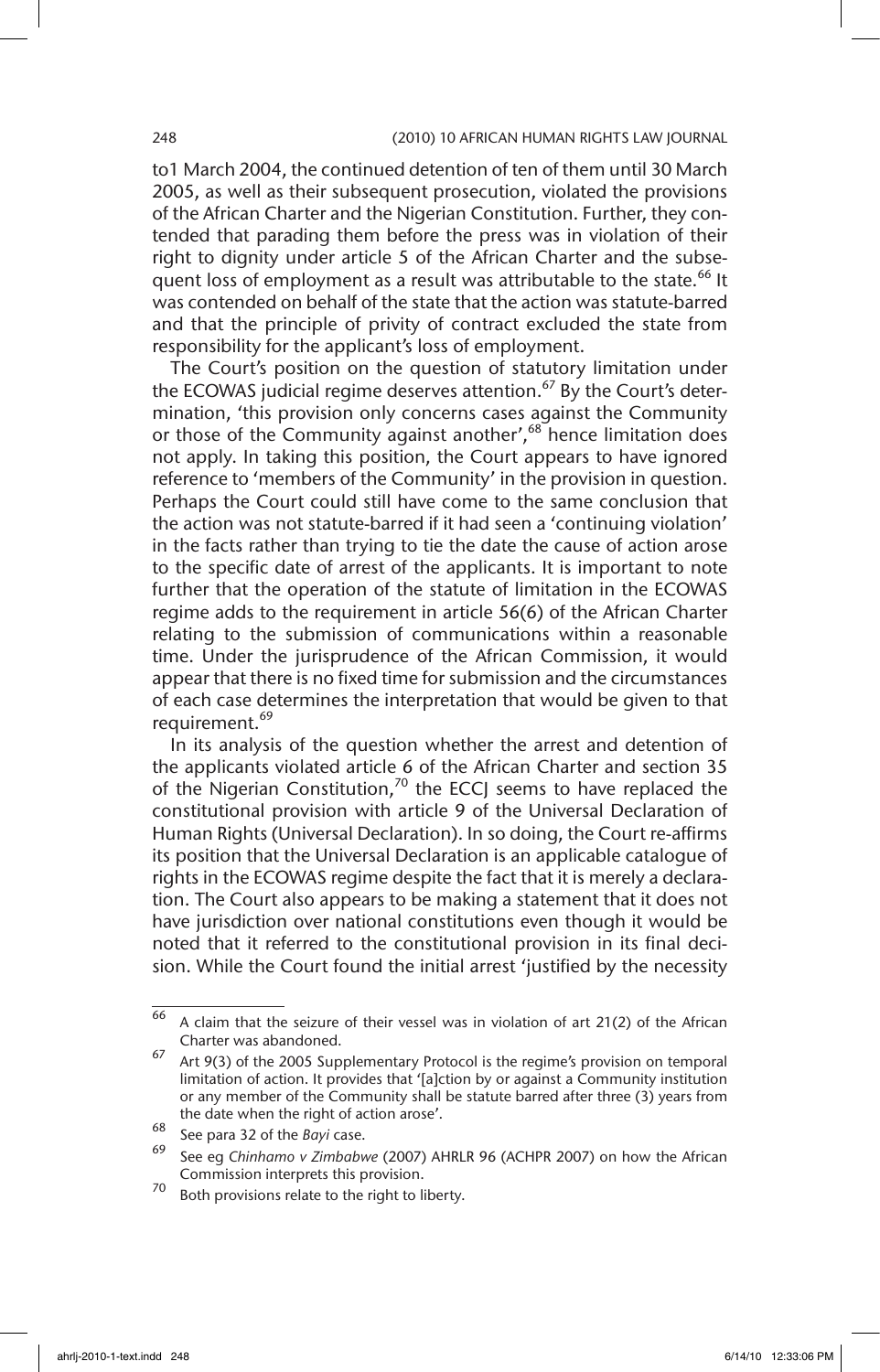of preliminary investigation', it found the subsequent and continued detention and prosecution unjustified.<sup>71</sup> It would be noticed that the Court was apparently encouraged to reach this conclusion because a Nigerian court had previously declared the action by the Nigerian officials unlawful. The question is whether the ECCJ would continue to defer to national decisions before it can find violations of human rights. Considering the need for the ECCJ to establish its judicial authority in the region, the Court may need to reconsider its practice in this regard. However, in the present case, the nexus between the findings cannot be denied and the ECCJ should be blameless in making the link.

Another aspect of the decision that calls for attention is the finding on whether article 5 of the African Charter was violated.<sup>72</sup> The ECCJ came to a conclusion that the fact of being paraded before the press in a manner that suggested a declaration of guilt before trial may have violated the right to a presumption of innocence under article 7(b) of the African Charter rather than article 5 of the Charter.<sup>73</sup> However, there is no indication that a violation was found in the final and effective part of the decision.<sup>74</sup> It raises the question as to whether the ECCJ prefers to insist on strict technicality in the formulation of relief. Such a position would contradict the more liberal approach of the African Commission.

On the issue of reparations, it was significant that the Court came to the conclusion that it had a duty to make relevant orders even though the 2005 Supplementary Protocol is silent on the point. Considering that it is the 2005 Supplementary Protocol that empowers it to hear human rights cases, a restrictive reading by the Court could have left it powerless to make orders for reparation. However, the Court chose to explore its legal framework, specifically finding the required competence in article 19 of the 1991 Protocol which authorises the ECCJ to apply article 38(1) of the Statute of the International Court of Justice.<sup>75</sup> Arguably, such courageous display of innovation works in favour of human rights victims in the region.

# 3.2.2 *Registered Trustees of the Socio-Economic Rights Accountability Project (SERAP) v Nigeria and Another*

On 27 October 2009, the ECCJ delivered its ruling on a preliminary objection raised by the second defendant in the case of *Registered Trustees of the Socio-Economic Rights Accountability Project (SERAP) v* 

<sup>71</sup> Para 37 of the *Bayi* case.<br><sup>72</sup> Art 5 of the African Char

<sup>&</sup>lt;sup>72</sup> Art 5 of the African Charter protects the right to dignity.<br><sup>73</sup> Pass 4.3 of the Brui case

<sup>&</sup>lt;sup>73</sup> Para 42 of the *Bayi* case.<br><sup>74</sup> See Para 51 of the *Bayi* c

<sup>&</sup>lt;sup>14</sup> See para 51 of the *Bayi* decision.<br><sup>75</sup> Bars 40 of the *Bayi* case.

Para 49 of the *Bayi* case.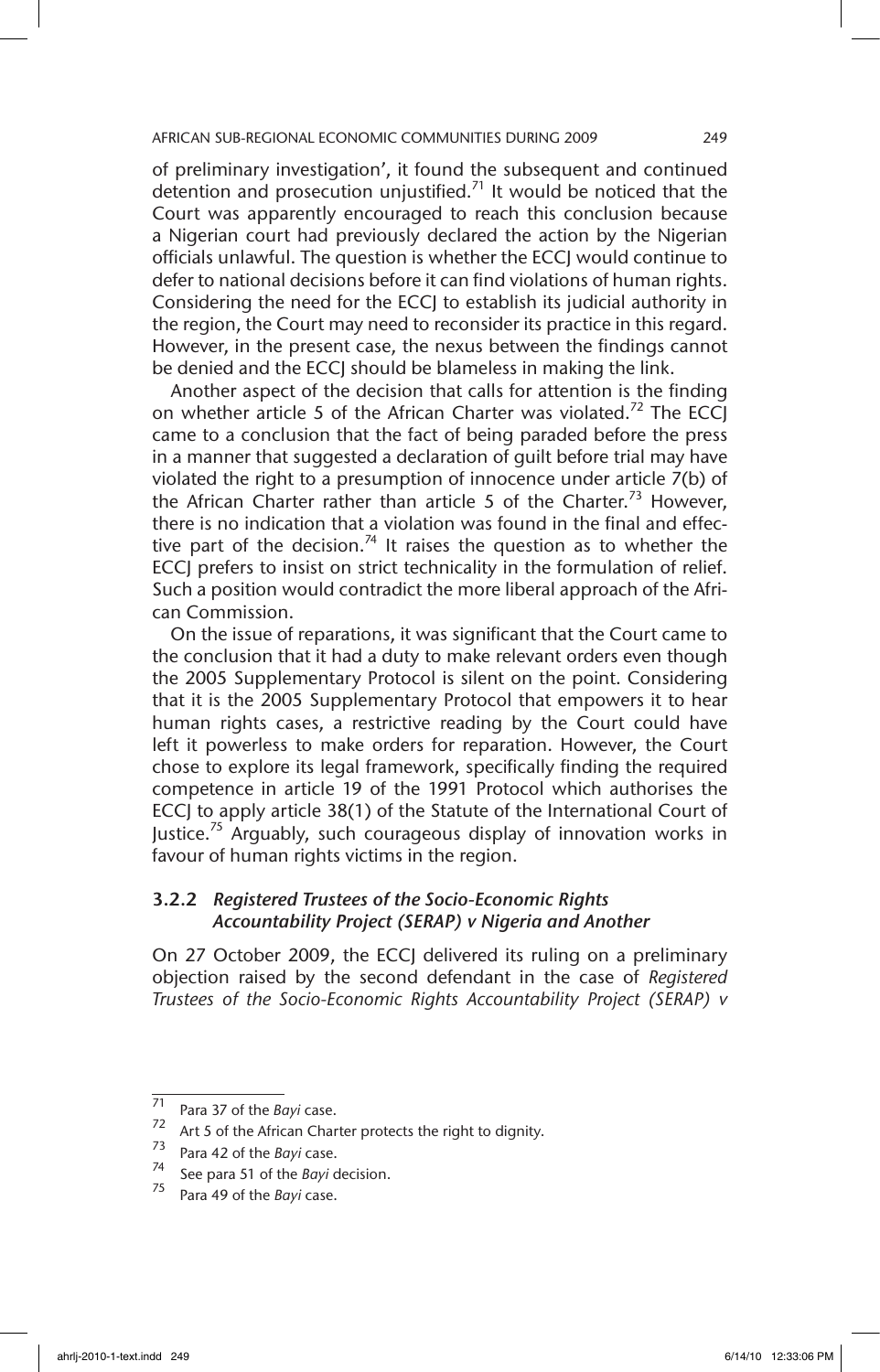*Nigeria and Another* (*SERAP* case).76 The case related to a complaint by SERAP that the defendants had violated 'the right to quality education, the right to dignity, the right of peoples to their wealth and natural resources and the right of peoples to economic and social development' quaranteed in the African Charter.<sup>77</sup>

Before the hearing of the case on its merits, an objection was raised on the grounds that the Court lacked jurisdiction to entertain the matter. The preliminary objection was based on three main grounds. First, it was argued that article 9 of the Supplementary Protocol of the ECCJ upon which the Court sought to exercise jurisdiction could not sustain the exercise of jurisdiction by the Court over the subject-matter as it only gave the Court power over the treaties, conventions and protocols of ECOWAS. Second, it was contended that the right to education was not justiciable under the Nigerian Constitution and the Court could therefore not hear that issue. Third, it was argued that SERAP lacked *locus standi* to initiate the action.

Affirming that its jurisdiction hinged on article 9 of the 2005 Supplementary Protocol, the ECCJ emphasised that article 9 empowered it to hear human rights cases. The Court stressed that article 9 had to be read as a whole in order to appreciate the scope of its jurisdiction.<sup>78</sup> The Court's resolution of the first ground of objection is arguably straightforward as the Court has always hinged its human rights competence on the expanded article 9 of the 2005 Supplementary Protocol.<sup>79</sup> However, it is important that the Court emphasised the need for a holistic reading of the provisions for a clearer appreciation of its jurisdiction.

The second ground of objection relating to the justiciability of the right to education was also critical. It had remained a matter of debate whether the inclusion of certain rights, essentially of a socioeconomic nature, in chapter II of the 1999 Nigerian Constitution could be translated as a blanket exclusion of those rights from the terrain of justiciability of any sort. $80$  On this point, the ECCJ observed that, although the claim was factually based on domestic legislation, pri-

 $76$  Unreported Suit ECW/CCJ/APP/08/08. The case was against Nigeria as first defendant and the Nigerian Universal Basic Education Commission as second defendant.

<sup>77</sup> See para 2 of the *SERAP* case (n 76 above). The rights claimed were allegedly in violation of arts 1, 2, 17, 21 and 22 of the African Charter.

<sup>78</sup> Para 14 of the *SERAP* case.

<sup>79</sup> See eg *Essien v The Gambia*, unreported Suit ECW/CCJ/APP/05/05.

See eg, ST Ebobrah 'The future of socio-economic rights litigation in Nigeria' in F Emiri (ed) Called to the law: Essays in honour of Late Justice E Igoniwari (2009). The debate is sparked off by the fact that sec 6(6)(c) of the 1999 Nigerian Constitution declares that judicial powers vested in Nigerian courts 'shall not, except as otherwise provided in this Constitution, extend to any issue or question as to whether any act or omission by any authority or person or as to whether any law or judicial decision is in conformity with the Fundamental Objectives and Directive Principles of State Policy set out in Chapter II of this Constiution'.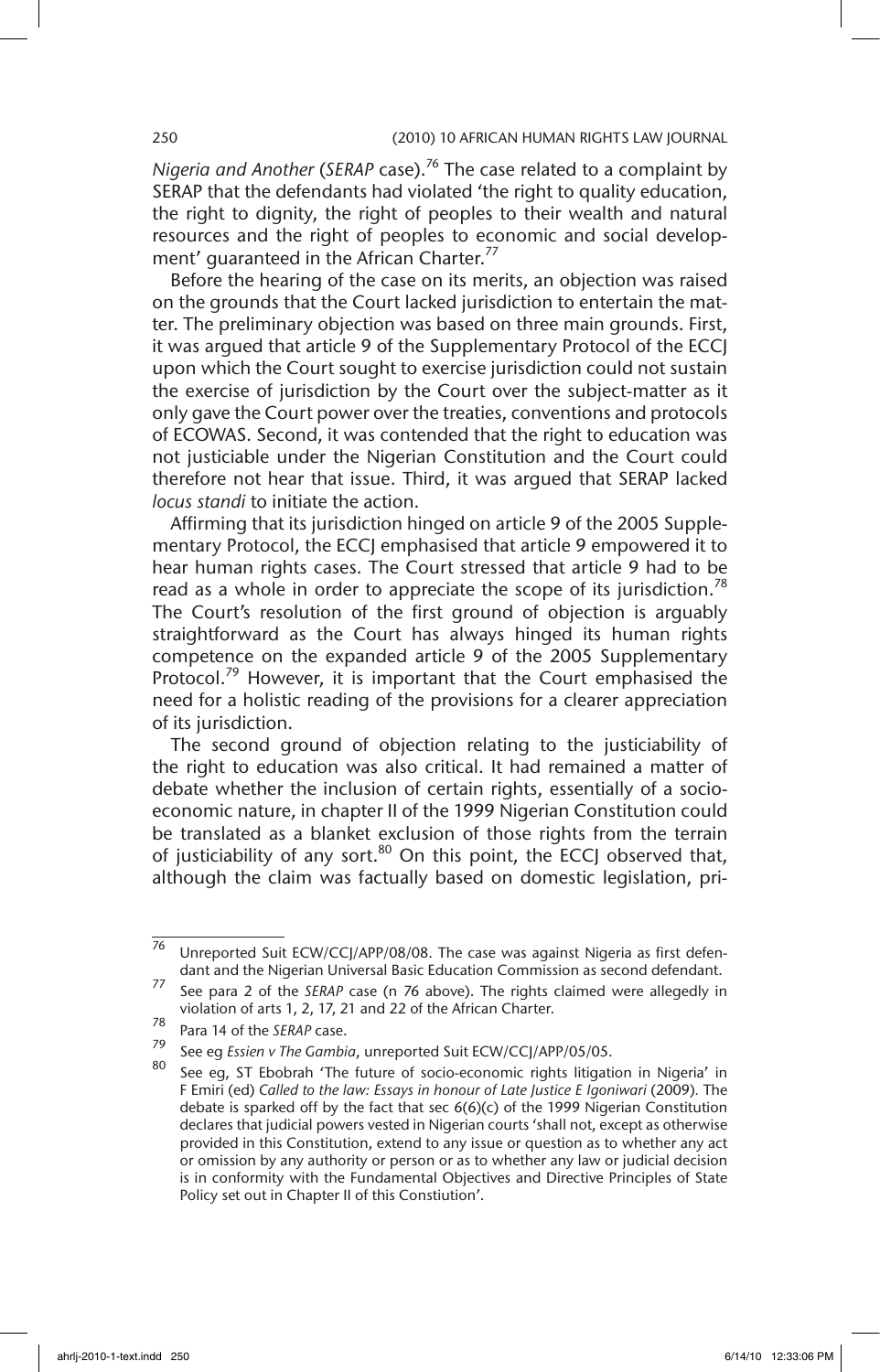mary reliance was placed on the International Covenant on Economic, Social and Cultural Rights (ICESR) and the African Charter.<sup>81</sup> Accordingly, the Court took the view that, despite the fact that the right to education was contained in the directive principles of state policy in chapter II of the 1999 Constitution of Nigeria (1999 Constitution), that fact alone did not oust the ECCJ's jurisdiction to hear a matter alleging a violation of those rights, where reference is made to the international instruments.<sup>82</sup>

One of the critical issues in the justiciability of chapter II debate relates to whether a claim for any of the rights contained in one form or another in chapter II of the Nigerian Constitution could not be made in a court of law, where the claim is based on an instrument or law other than the provisions in the Nigerian Constitution. Tackling the issue in a rather progressive manner, the ECCJ stressed: $83$ 

It is essential to note that most human rights provisions are contained in domestic legislations as well as international human rights instruments … Hence the existence of a right in one jurisdiction does not automatically oust its enforcement in the other. They are independent of each other.

By this *dictum*, the Court appears to be taking a dualist approach to the relationship between international law and domestic law in the sense that the Court sees the operation of individual international human rights systems to be independent just as domestic systems are independent. This would mean that each system takes responsibility for the protection of the rights guaranteed as norms in that particular system. Thus, the *dictum* appears to reinforce an understanding that a state which has ratified an international human rights instrument remains bound to international supervisory bodies notwithstanding the domestic consequences that may result from a transformation or domestication of parts or the whole of the instrument into national law.

Further, the ECCJ reaffirmed its position that it has competence to supervise the implementation of the African Charter in ECOWAS member states. Thus, the Court emphasised that Nigeria's ratification and domestication of the African Charter and ratification of the revised ECOWAS Treaty brought it under the scrutiny of the Court notwithstanding the domestic effect of the Nigerian Constitution. By taking this position, the ECCJ has created an avenue for judicial enforcement of African Charter-based socio-economic rights. However, it also increased the potential for forum shopping as between the ECCJ and continental supervisory bodies of the African Charter.

On the third ground of objection, the Court felt that the argument in favour of the *actio popularis*, as presented by the plaintiff, was more

<sup>81</sup> Para 17 of the *SERAP* case.

Para 18 of the *SERAP* case.

Para 19 of the *SERAP* case.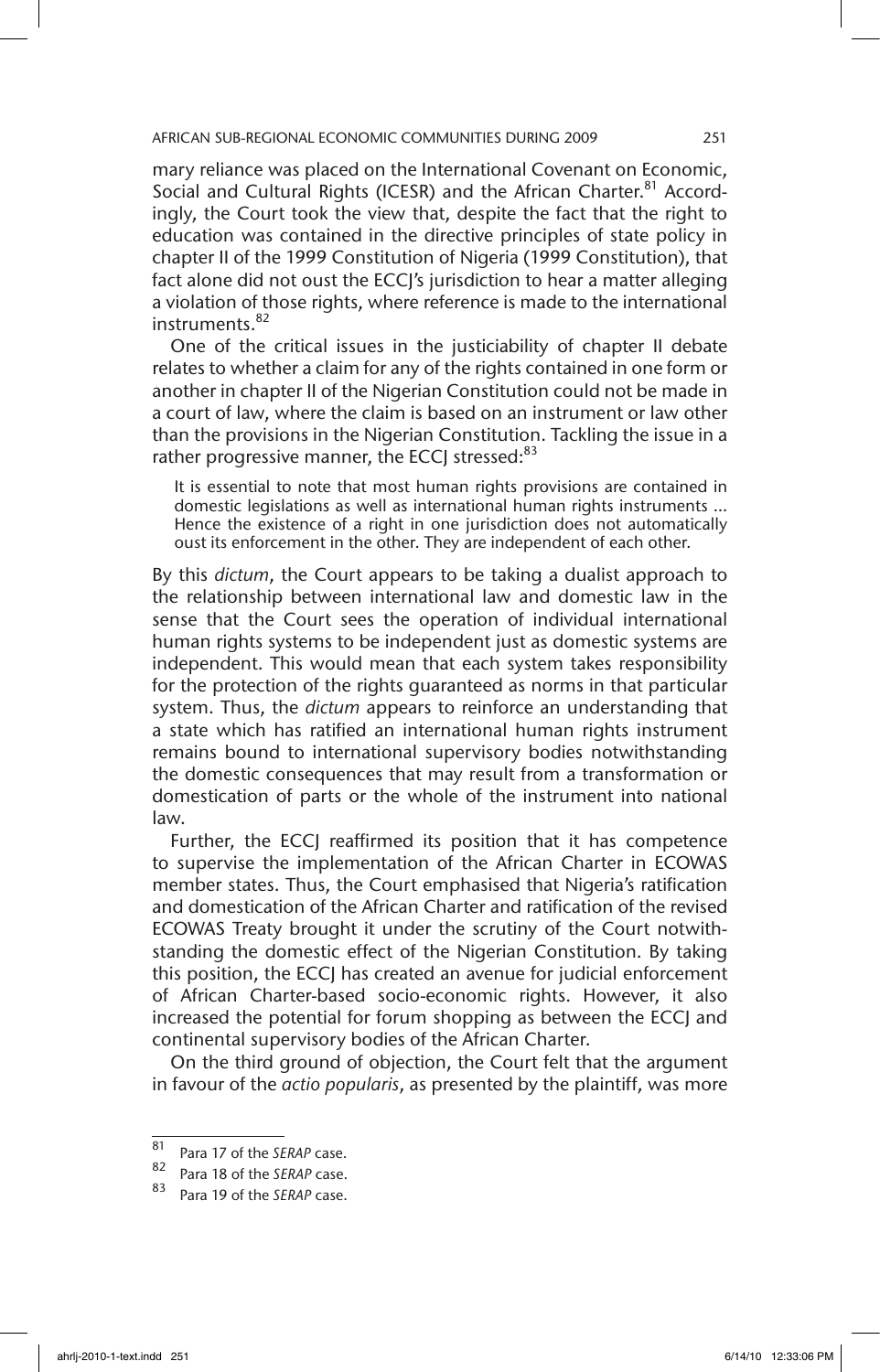convincing. Hence, the Court ruled that SERAP had standing before it.<sup>84</sup> This approach was significant in relation to enhancing access to the Court and providing human rights victims with access to remedies. Although the 2005 Supplementary Protocol does not expressly provide for the *actio popularis*, the Court had no difficulty in allowing itself to be swayed towards finding that it is 'a healthy development in the promotion of human rights' that the Court finds itself obliged to 'lend weight to'.<sup>85</sup> The Court was convinced that this route was necessary 'in order to satisfy the aspirations of citizens of the sub-region in their quest for a pervasive human rights regime'. It is interesting that the ECCJ followed the path that the African Commission had taken in the early days of its work. However, it is worth pointing out that the ECCJ made no reference to the African Commission's jurisprudence on this issue or any of the other issues that came up in the ruling. Hence, the ECCJ appears to be further limiting judicial dialogue between itself and the continental supervisory bodies of the African Charter.

One last point to be noted about the *SERAP* ruling is that it exemplifies the challenge of forum shopping that the African human rights system faces in the sense that cases that have been unsuccessful before continental mechanisms could be resubmitted to a sub-regional mechanism, albeit in a reformulated format. The applicants in the *SERAP* ruling had previously brought a communication before the African Commission, among other things, alleging a violation of the right to education by Nigeria.<sup>86</sup> Although the communication before the African Commission was formulated differently and could even be said to have arisen on the basis of different facts, the fact that it was declared inadmissible for the non-exhaustion of local remedies suggests that the *SERAP* ruling could have failed on similar grounds if it were brought before the African Commission. Hence, the chances of litigants bringing such cases before the ECCJ would be stronger. However, from the perspective of greater access to a remedy for a human rights violation, the point must be made that this is not necessarily a negative trend.

# 3.2.3 *Habré v Senegal (Application for intervention)*

During the period under review, the ECCJ delivered its ruling on an application by certain persons to join the case of *Habré v Senegal (Habré* ruling*)*. 87 In October 2008, the former President of Chad,

<sup>84</sup> Para 30 of the *SERAP* case.

<sup>85</sup> Para 34 of the *SERAP* case.

<sup>86</sup> *Socio-Economic Rights and Accountability Project v Nigeria* (2008) AHRLR 108 (ACHPR 2008).

<sup>87</sup> Unreported Case ECW/CCJ/APP/07/08; ADD NO ECW/CCJ/APP/11/09.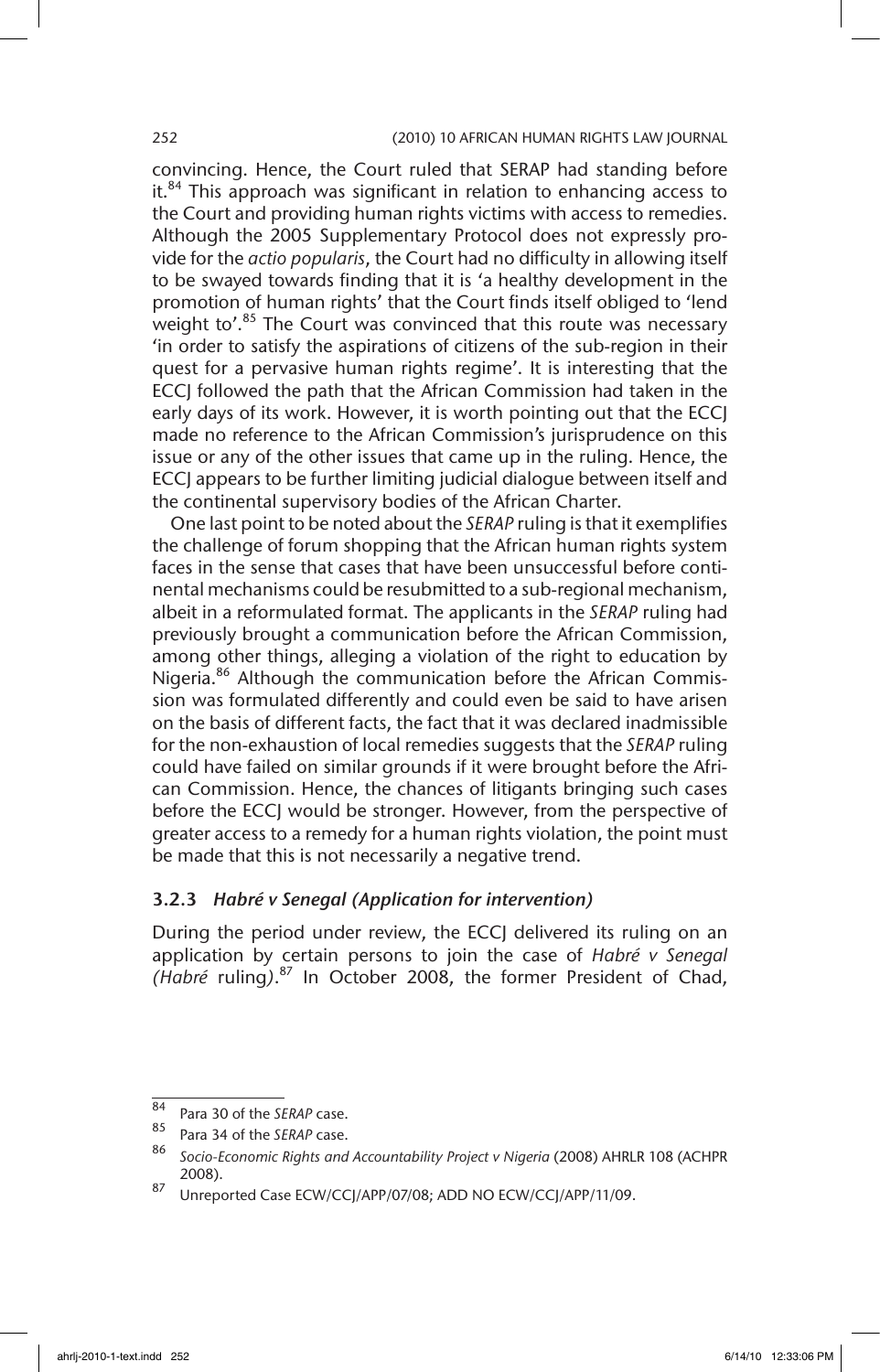Hissène Habré, brought an action against Senegal before the ECCI.88 In his action, Mr Habré contended that by amending its Constitution and part of its national laws in order to create the legal foundation for his trial on a retroactive basis, Senegal had violated Community law generally and his rights specifically.

Seeking intervention in their capacities as right-holders who are alleged victims of Mr Habré's repressive government or as assignees of such right-holders, the applicants for intervention jointly brought this application in December 2008. The main thrust of the application was that, in some form or another, the applicants have pursued or are in the process of pursuing action against Mr Habré. Particular mention was made of the fact that some of the applicants were beneficiaries of a decision by the UN Committee against Torture.<sup>89</sup> Consequently, the applicants were of the view that a finding in favour of Mr Habré by the ECCJ in his 2008 action would render the existing decision and other process redundant and ineffective. Thus, the applicant contended that they had sufficient interest in the *Habré v Senegal* matter to warrant their intervention. The application for intervention was brought in accordance with article 89 of the Rules of Procedure of the ECOWAS Court.

While Senegal did not take part in the intervention proceedings, counsel for Mr Habré opposed the application for intervention on certain procedural and substantive grounds. Among other things, it was argued on Mr Habré's behalf that the application for intervention touched the heart of the substantive action, that intervention before international courts was an exclusive preserve of states and that article 21 of the 1991 Protocol of the ECCJ relating to intervention in cases before the Court anticipated state parties rather than non-state parties or individuals.<sup>90</sup>

In addressing the question relating to competence to intervene in cases before it, the ECCJ rightly noted that article 21 of the 1991 Protocol on intervention was unaffected by the amendment introduced by the 2005 Supplementary Protocol. However, the Court recognised that its *ratione materiae* and *ratione personae* had been significantly altered by the 2005 Supplementary Protocol and in that spirit, it found no reason to restrict the competence of legal and natural persons to intervene where states have opened up direct access in human rights cases

 $\frac{88}{188}$  Hissène Habré ruled Chad from 1982 to 1990 when he was overthrown in a military *coup*. Since he was deposed, Mr Habré has lived in asylum in Senegal where several attempts have been made by alleged victims of his regime's repression to seek justice against him in Senegalese and Belgian courts.

<sup>89</sup> Communication 181/2001, *Guengueng v Senegal*, decision of 17 May 2006. See para 7 of the *Habré* ruling.

<sup>90</sup> See para 14 of the *Habré* ruling. It was also subtly suggested that Senegal colluded with the applicants as there was no explanation for the access that the applicants had to the processes filed by Mr Habré before the court.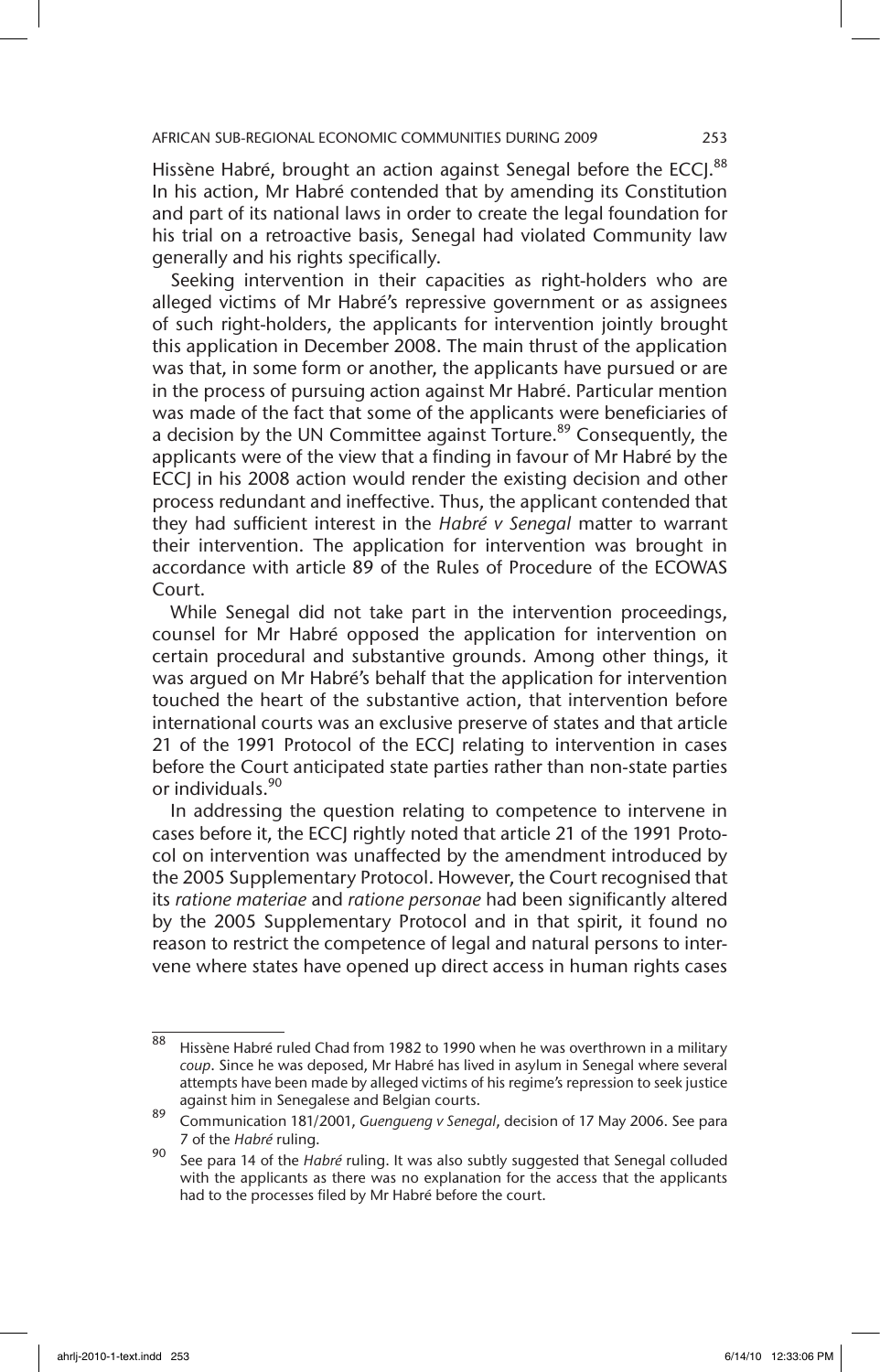before the Court.<sup>91</sup> Using strong language that considered human rights obligations of states as *erga omnes*, the ECCJ stressed that once the right of access to court for remedy was granted, it could not be limited and thereby be rendered ineffective.<sup>92</sup>

The position taken by the Court is positive as it demonstrates a determination on the part of the Court not to be unduly literal in its interpretation, especially where the outcome would be absurd. It seems to acknowledge that drafters of international instruments could inadvertently omit phrases and create ambiguities that courts should be courageous enough to fill. Consequently, reading the relevant protocols together in a progressive manner, the ECCJ considered the principal right of access and the right to intervene as two sides of the same right of access to court. Thus, it emphasised that ECOWAS member states would be violating a norm highly valued by the 'family of nations' if they granted the principal right of access and withheld the right to intervene.<sup>93</sup> While it may be observed that the Court seems to use the term *erga omnes* with ease and thereby risks watering down the weight that the term should carry, the Court's approach to interpretation in this case carries some promise for judicial protection of human rights in the region.

On the question whether the applicants had sufficient interest to warrant intervention, the ECCJ had no difficulty in finding that there was no necessity for the applicants to show direct interest in the principal claim in the main case.<sup>94</sup> Accordingly, the Court concluded that the possibility of its decision in the main action affecting the interests of the applicants was sufficient for intervention.<sup>95</sup> This is important because in the widening landscape for international litigation in Africa, there is a strong chance that defendants in human rights cases can collude with willing litigants to get a conflicting decision in one court to undermine a favourable decision of another court. Thus, allowing intervention by persons with subsisting or anticipated judgments on similar or related facts can be a useful bulwark against such a challenge. Regrettably, despite the interesting premise, the ECCJ still found that the overall interests of the applicants would not be restricted by whatever judgment it would give in the main *Habré* case.<sup>96</sup> Thus, while the ECCI has shown a tendency to be liberal in interpretation, it also shows that

<sup>91</sup> Paras 18–21 of the *Habré* ruling.

<sup>92</sup> See para 21 of the *Habré* ruling where the court stated: '*[L]a Cour, au regard de la valeur d'obligation* erga omnes *des droits fondamentaux de l'homme affirmes dans plusieurs conventions de portée universelle et régionale, estime que le droit au recours, une fois reconnu, ne peut souffrir de limitation tendant à le rendre ineffectif*.'

<sup>93</sup> Para 23 of the *Habré* ruling. The court also saw the right to intervene as an *erga omnes* obligation.

<sup>94</sup> Para 27 of the *Habré* ruling.<br>95 Para 30 of the *Habré* ruling.

<sup>95</sup> Para 30 of the *Habré* ruling.

<sup>96</sup> Paras 32-34 of the *Habré* ruling.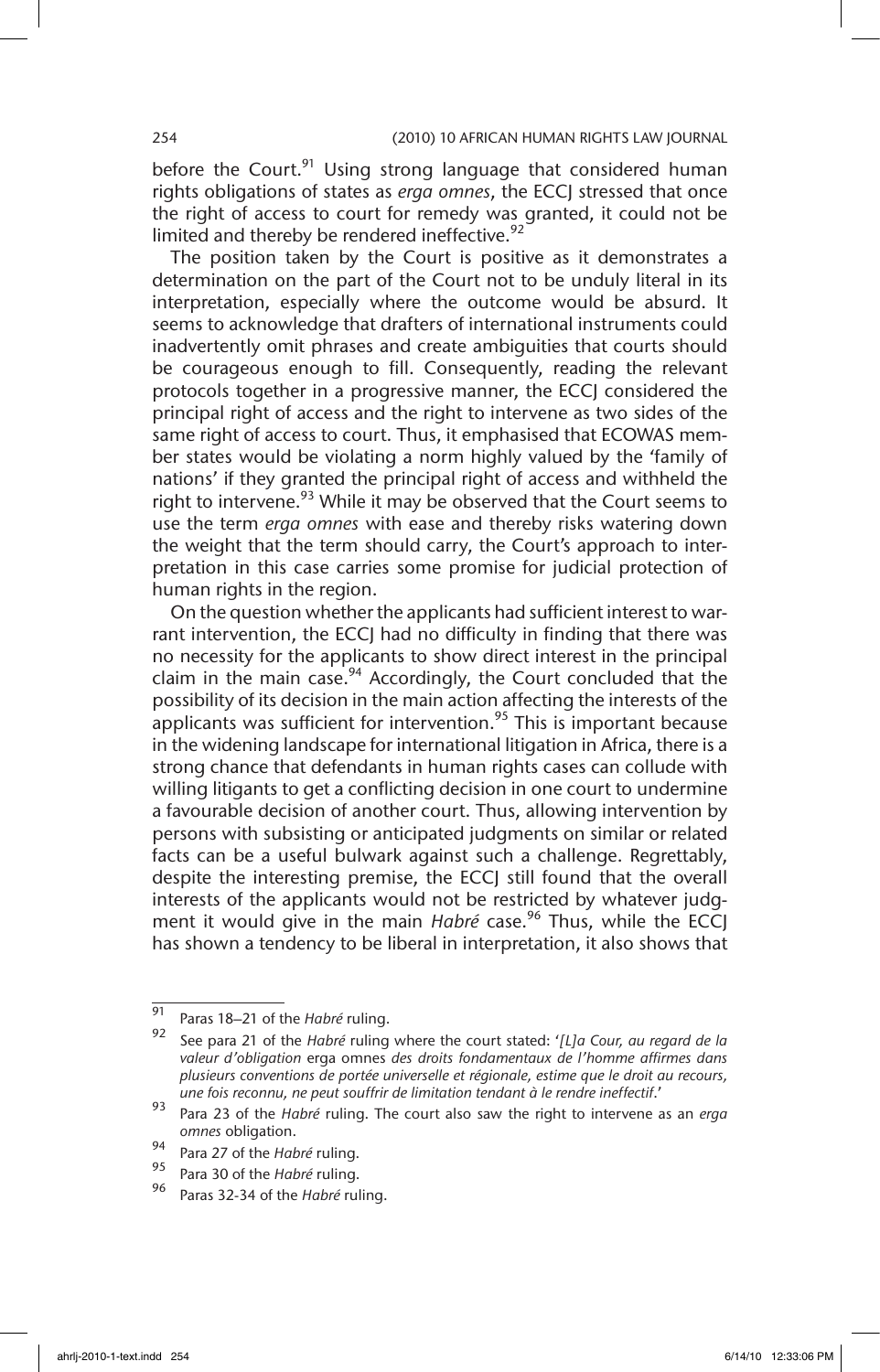it would require evidence of strong probability of negative impact on interests before it would allow interventions in cases before it.

### 3.2.4 *Amouzou and Others v Côte d'Ivoire*

On 17 December 2009, the ECCJ delivered its judgment in the case of *Amouzou and Others v Côte d'Ivoire* (*Amouzou* case).97 Filed in January 2009, the case related to a request by Amouzou and five others, linked to the management of the cocoa and coffee trade in Côte d'Ivoire, seeking certain relief for wrongful detention and treatment by the state. Following investigation of the cocoa and coffee sector of the Ivorian economy, the state prosecutor allegedly held a press conference to update the public on the progress of the investigations. At the press conference, 23 persons were pronounced as being under indictment for a series of offences touching on dishonesty. The names released during the press conference, including those of the applicants and their images, were allegedly subsequently published in the news media. A government daily newspaper was specifically quoted as emphasising that 'heads will roll'. The applicants were also detained in preventive custody for a period of time. On these grounds, the applicants concluded that they were made the objects of 'judicial and media lynching' and exposed to 'condemnation by public opinion' even before the trial.<sup>98</sup>

Upon the facts, the applicants brought the action before the ECC alleging that their rights had been violated on five main grounds. Relying on article 11 of the Universal Declaration, it was alleged that their right to be presumed innocent until proven guilty had been violated. On the basis of article 12 of the Universal Declaration, it was alleged further that the events had resulted in a violation of the applicants' right to respect for honour and reputation. Further relying on article 137 of the Ivorian Penal Procedure Code and article 9 of the Universal Declaration, the applicants alleged a violation of their right not to be subjected to arbitrary detention. On the basis of article 11 of the Universal Declaration, it was claimed that the applicants had a right to be tried in an equitable and public judicial process in which all guarantees necessary for their defence are provided. In relation to one of the applicants, who was pregnant at the time of arrest and delivered in detention, it was argued that article 3 of the Convention on the Rights of the Child (CRC) and article 30 of the African Charter on the Rights and Welfare of the Child (African Children's Charter)<sup>99</sup> had been violated. These provisions deal respectively with the best interests of the child and the right of pregnant or nursing women to receive special treatment when they are in conflict with the law. The defendant state argued, *inter alia*, that the Universal Declaration and the African Char-

 $\frac{97}{97}$  Unreported Suit ECW/CC/APP/01/09; Arrêt ECW/CCJ/JUG/04/09.

Paras 4-8 of the *Amouzou* case. Also see paras 9-10 of this case.

<sup>99</sup> Generally see paras 12-26 of the *Amouzou* case.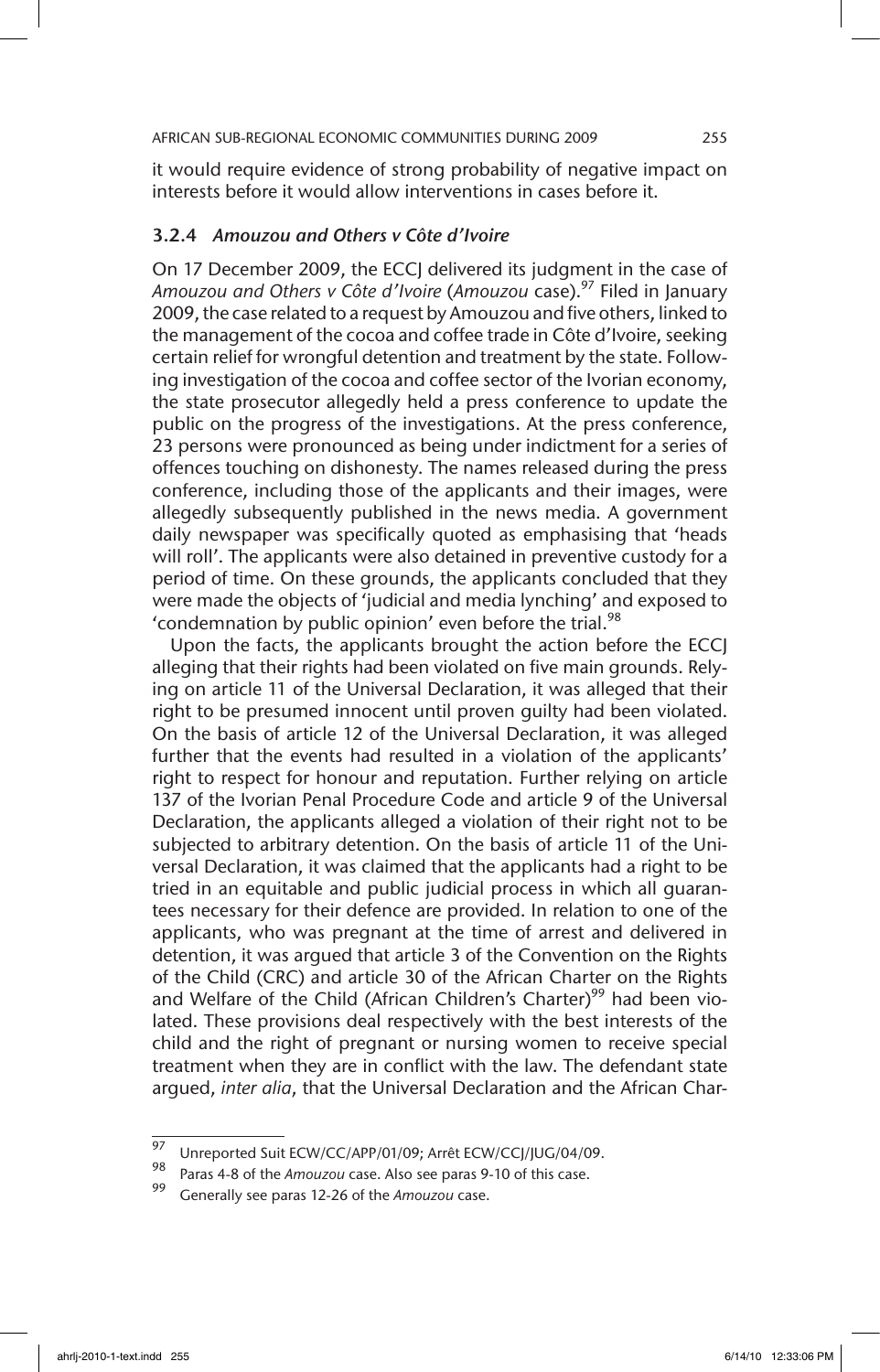ter guaranteed freedom of the press and it was incumbent on the state to protect that right. The state also argued that the some of the claims were vague while the detention could be justified on the grounds that it was upon judicial order necessary in view of the circumstances of the alleged offences.<sup>100</sup>

In its analysis, the ECCJ considered the rights as guaranteed in the Universal Declaration, the African Charter and the International Covenant on Civil and Political Rights (ICCPR). The Court then emphasised the significant position of these instruments in the ECOWAS legal order.<sup>101</sup> This is important in view of the fact that the ECOWAS legal regime lacks its own human rights catalogue. With respect to the Universal Declaration, the Court took the view that reference to the instrument in the Preamble to the ECOWAS Protocol on Democracy was the foundation for its recognition as a vital source of human rights in the ECOWAS order.<sup>102</sup> In the face of the constant usage of the Universal Declaration in cases before the Court, it is open to debate whether this is sufficient foundation for applying the Universal Declaration, especially in view of its existence as a declaration rather than a treaty. However, the counter argument could be that the Universal Declaration now constitutes customary international law. Overall, the *dictum* re-affirms the fact that the non-existence of an ECOWAS-specific catalogue is not fatal to the Court's human rights competence.

On the merits of the case, the Court did not find a link between the release of information at the press conference and the treatment of the issues by the media. Consequently, the Court found no fault on the part of the state.<sup>103</sup> The ECCJ went on to stress that a violation of respect for honour and reputation that occurs in the course of the exercise of press freedom could not invoke the liability of the state. In other words, the Court tried to strike a balance between contending rights. It is open to debate whether the Court could have arrived at a different decision on the link between the press conference and the media reports, in view of the calibre of officials and the presentation at the conference. However, it is important that the Court stressed that the main responsibility of a state was to provide the framework for the applicant to pursue civil vindication if they felt aggrieved.<sup>104</sup> What can be said to be the most controversial part of the decision is the Court's finding that in the circumstances of the case, pre-trial detention of seven months could not be said to be unreasonable.<sup>105</sup> Interestingly, while it took the view that prior judicial sanction and the necessity

<sup>100</sup> See paras 27 & 34 of the *Amouzou* case.

<sup>101</sup> See para 58 of the *Amouzou* case.

<sup>102</sup> Para 60 of the *Amouzou* case.

Paras 76-77 of the *Amouzou* case.

<sup>104</sup> See para 81 of the *Amouzou* case. This is similar to the position that the ECCJ took in *Koraou v Niger* (2008) AHRLR 182 (ECOWAS 2008).

<sup>105</sup> Para 95 of the *Amouzou* case.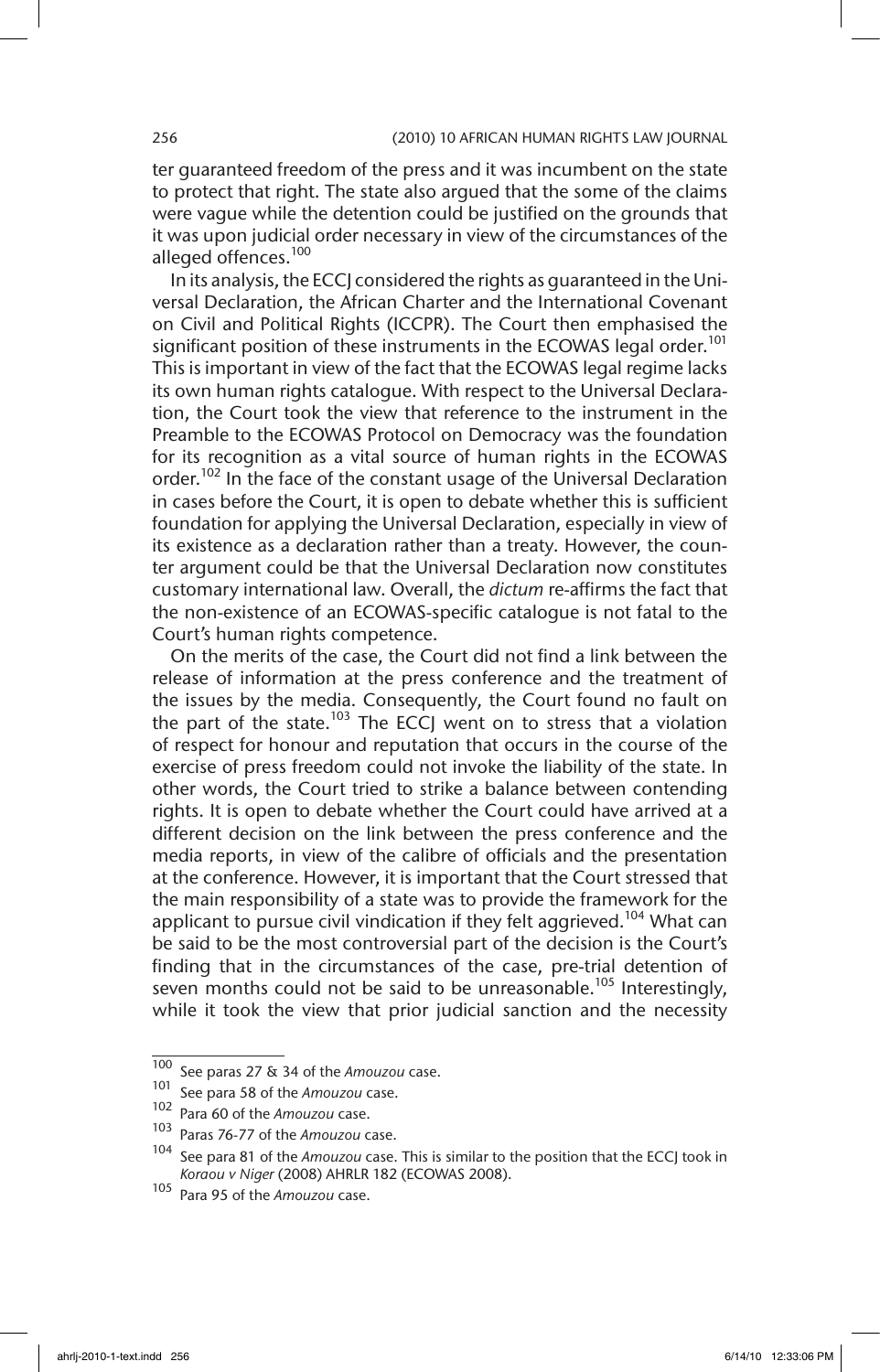of criminal investigation justified the preventive detention, the Court admitted that unreasonable detention could make an otherwise lawful detention arbitrary.<sup>106</sup> The Court even considered international instruments and jurisprudence to support its position that there are no laid down criteria for determining reasonableness.

On the question of special treatment of pregnant or nursing mothers, the Court found that there was no clear obligation on the state to refrain from incarcerating this category of persons.<sup>107</sup>

While the analyses by the Court cannot be faulted in certain aspects, detractors would argue that the general impression created by the *Amouzou* case appears to be that it cannot be taken for granted that the ECCJ would find state responsibility each time it finds that there has been a violation. It remains to be seen whether this would turn out to be a justifiable concern.

# 3.2.5 *Co-ordination Naitonale Des Delegues Departmentaux de la Filiere Café Cacao (CNDD) v Côte d'Ivoire*

In the *Co-ordination Naitonale Des Delegues Departmentaux de la Filiere*  Café Cacao (CNDD) v Côte d'Ivoire (CNDD case),<sup>108</sup> a legal person, the CNDD, sought a declaration that the rights of its members to equitable remuneration and to equal treatment before the law as guaranteed in the Universal Declaration had been violated. The claim was premised on the ground that the fiscal regime imposed by the state was discriminatory against cocoa and coffee producers and thereby limited the profit that accrued to them.109 The state argued *inter alia* that the applicant lacked the capacity to bring the case and the subject matter was outside the competence of the Court or was baseless.<sup>110</sup> The state's argument partly touched on the question whether legal persons could bring a claim for human rights before the ECCJ on the basis of the 2005 Supplementary Protocol.

Addressing the question of access to legal persons in human rights cases, the ECCJ emphasised that, although the 2005 Supplementary Protocol did not expressly grant access to legal persons, there was room to accommodate claims from such entities. The Court specifically referred to the ECOWAS Protocol on Democracy to support its posi-

<sup>106</sup> See paras 83-90 of the *Amouzou* case.

<sup>107</sup> Paras 99-104 of the *Amouzou* case.

<sup>108</sup> Unreported Suit ECW/CCJ/APP/02/09; Arrêt ECW/CCJ/JUD/05/09, delivered on 17 December 2009.

<sup>109</sup> Paras 6-11 of the *CNDD* case (n 108 above).

<sup>110</sup> Para 12 of the *CNDD* case.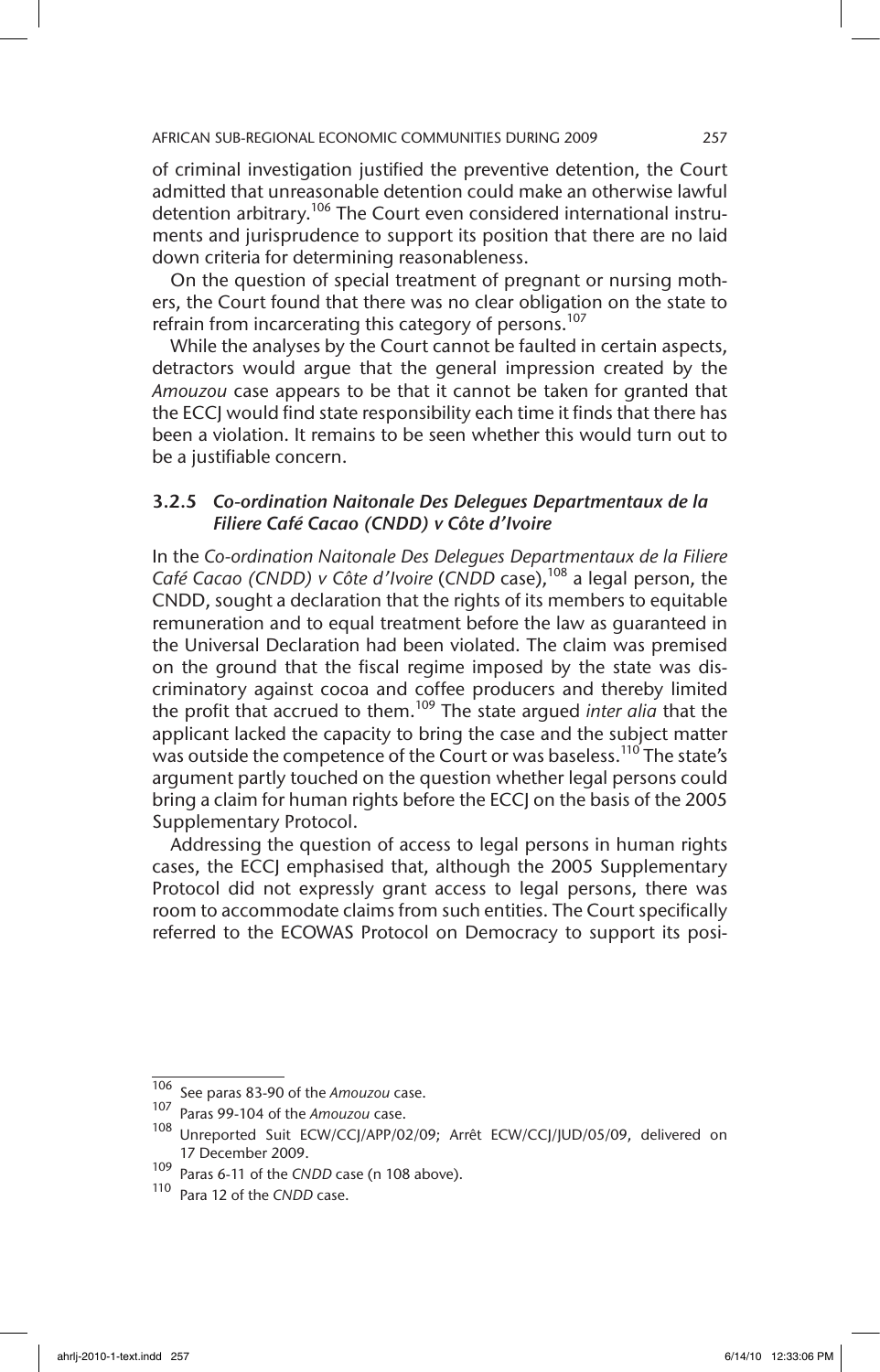tion.<sup>111</sup> Very importantly, the Court considered itself bound to apply measures that guaranteed a greater degree of protection for human rights.<sup>112</sup> By taking such an approach, the ECCJ once again exhibits a tendency to be more protective than restrictive of human rights. This is a positive trait in a court that increasingly appears to regard itself as a human rights court. It therefore holds some promise for the guarantee of the right of access in borderline cases. The other point to be noted is that the Court appears to be looking more often and deeper into the Community legal framework to find a foundation for its human rights jurisdiction.

The ECCJ failed to find a violation on the merits of the case. It pointed out that there was a need to show a labour relationship in order to successfully invoke the right to equitable remuneration. This position is consistent with the Court's earlier decision in *Essien v The Gambia*<sup>113</sup> which the Court itself cited. Considering that the continental bodies are yet to have an opportunity to interpret the equivalent provision in the African Charter, the ECCJ is setting the pace in that area. This raises the question whether the judicial and quasi-judicial continental bodies would consider themselves bound by the ECCJ's interpretation if a similar case comes before them. On the question of equality, it is significant that the Court pointed out that the issue should only arise as between comparable indices.<sup>114</sup>

The ease with which the Court appears to be engaging in human rights issues suggests that the Court is becoming increasingly comfortable with its character as an ever-growing international human rights court. Although the trend in some of its decisions may raise a debate regarding its qualification for the purpose, the Court can only improve. However, one major question remains whether the Court would be able to co-ordinate its existence with the other human rights supervisory bodies in the African human rights system. From a more general perspective, the involvement of the main Community organs in soft standard-setting and the willingness to enforce sanctions make the ECOWAS regime similar to the national tripartite governmental structure for human rights realisation.

 $\frac{111}{111}$  See art 1(h) of the ECOWAS Democracy Treaty which states that 'each individual or organisation shall be free to have recourse to the common or civil law courts, a court of special jurisdiction, or any other national institution established within the framework of an international instrument on human rights, to ensure the protection of his/her rights'.

<sup>112</sup> Para 29 of the *CNDD* case.

 $\frac{113}{114}$  n 74 above.

See paras 55-56 of the *CNDD* case.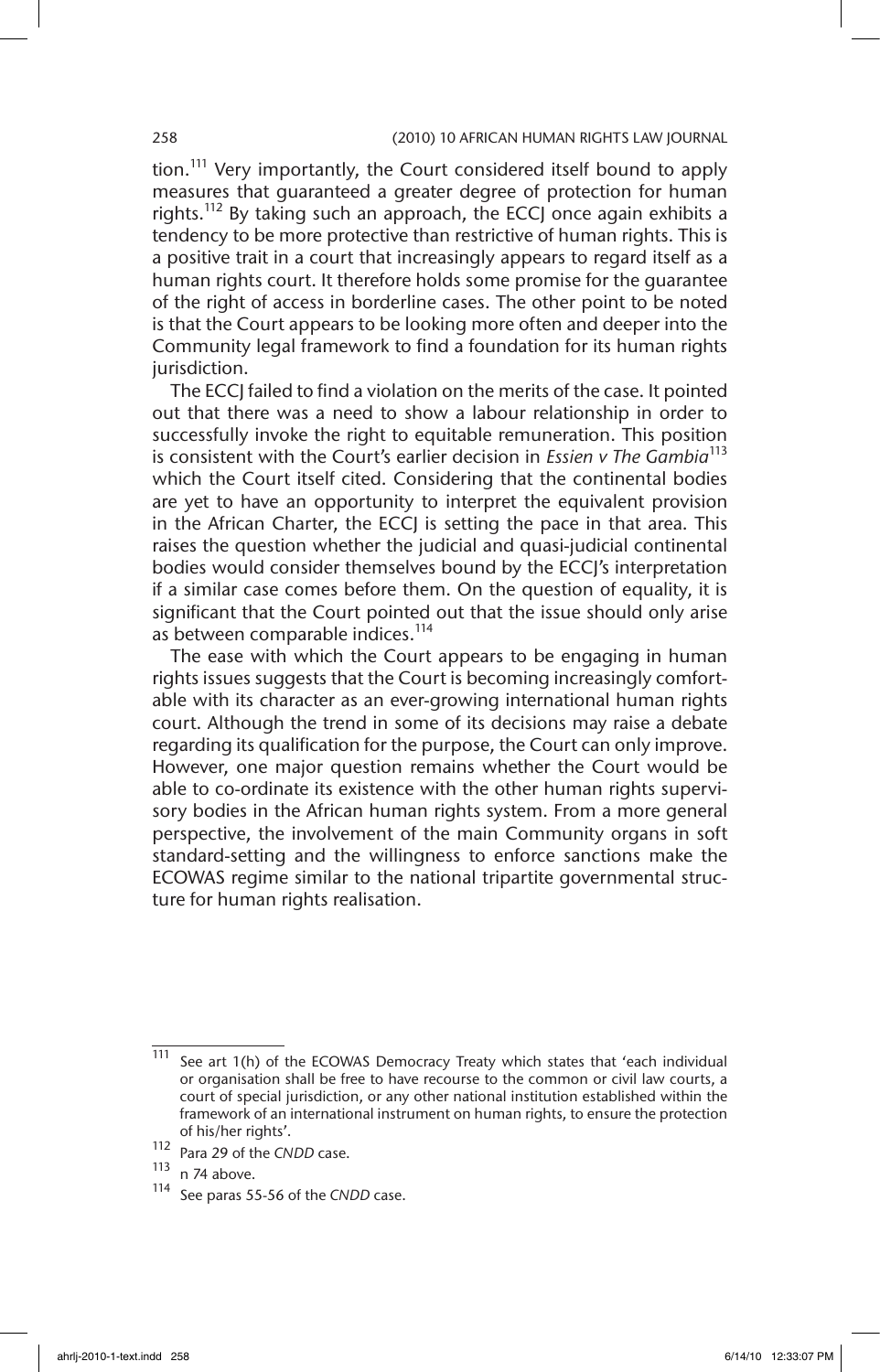# 4 The Southern African Development Community

Originally founded in 1980 as the Southern Africa Development Co-ordination Conference (SADCC), the SADC was established in 1992 when a treaty was adopted to transform the SADCC into a new organisation to be known as SADC.<sup>115</sup> In 2001, the 1992 SADC Treaty was amended and this resulted in increasing Community objectives to include the promotion of<sup>116</sup>

sustainable and equitable economic growth … that will enhance poverty alleviation … enhance the standard of living and quality of life of the people of Southern Africa and support the socially disadvantaged through regional integration.

In addition, the Community aims to 'consolidate, defend and maintain democracy, peace, security and stability', 'combat HIV and AIDS or other deadly and communicable diseases' and 'mainstream gender in the process of community building'.117 These provisions are indicative of a Community that goes beyond the narrow confines of economic integration.

Under its amended Treaty, SADC and its member states undertake to proceed in accordance with principles which include human rights, democracy and the rule of law.<sup>118</sup> It should be noted that reference to human rights in the SADC Treaty is not linked to the African Charter or any other human rights catalogue. Consequently, over the years the Community has engaged in various forms of standard-setting in the field of human rights.<sup>119</sup> The SADC Tribunal has also been involved in the judicial protection of human rights.<sup>120</sup> During 2009, SADC's involvement in human rights was essentially in the promotion of democracy and in the judicial protection of human rights.

 $\frac{115}{115}$  The Treaty of SADC was signed in Windhoek, Namibia on 17 August 1992, but was amended in 2001. The current member states of SADC are Angola, Botswana, the Democratic Republic of Congo, Lesotho, Madagascar, Malawi, Mauritius, Namibia, Mozambique, Swaziland, South Africa, Tanzania, Zambia and Zimbabwe.

<sup>116</sup> See art 5(1)(a) of the Consolidated SADC Treaty. The Treaty is available at http:// www.sadc.int/index (accessed 31 March 2010).

<sup>&</sup>lt;sup>117</sup> Generally see art 5 of the Consolidated SADC Treaty.<br><sup>118</sup> A. (*A)*  $\frac{15}{2}$  the SADC Treaty as a granded

<sup>&</sup>lt;sup>118</sup> Art 4(c) of the SADC Treaty as amended.<br><sup>119</sup> Eq. SADC has a region apositic European

Eg, SADC has a region-specific Fundamental Rights Charter and a Protocol on the rights of women.

<sup>120</sup> The SADC Tribunal is the judicial organ of SADC. Other organs of the Community are the Summit of Heads of State and Government; the Organ on Politics, Defence and Security Co-operation; the Council of Ministers; the Integrated Committee of Ministers; the Standing Committee of Officials; the Secretariat; and the SADC National Committees.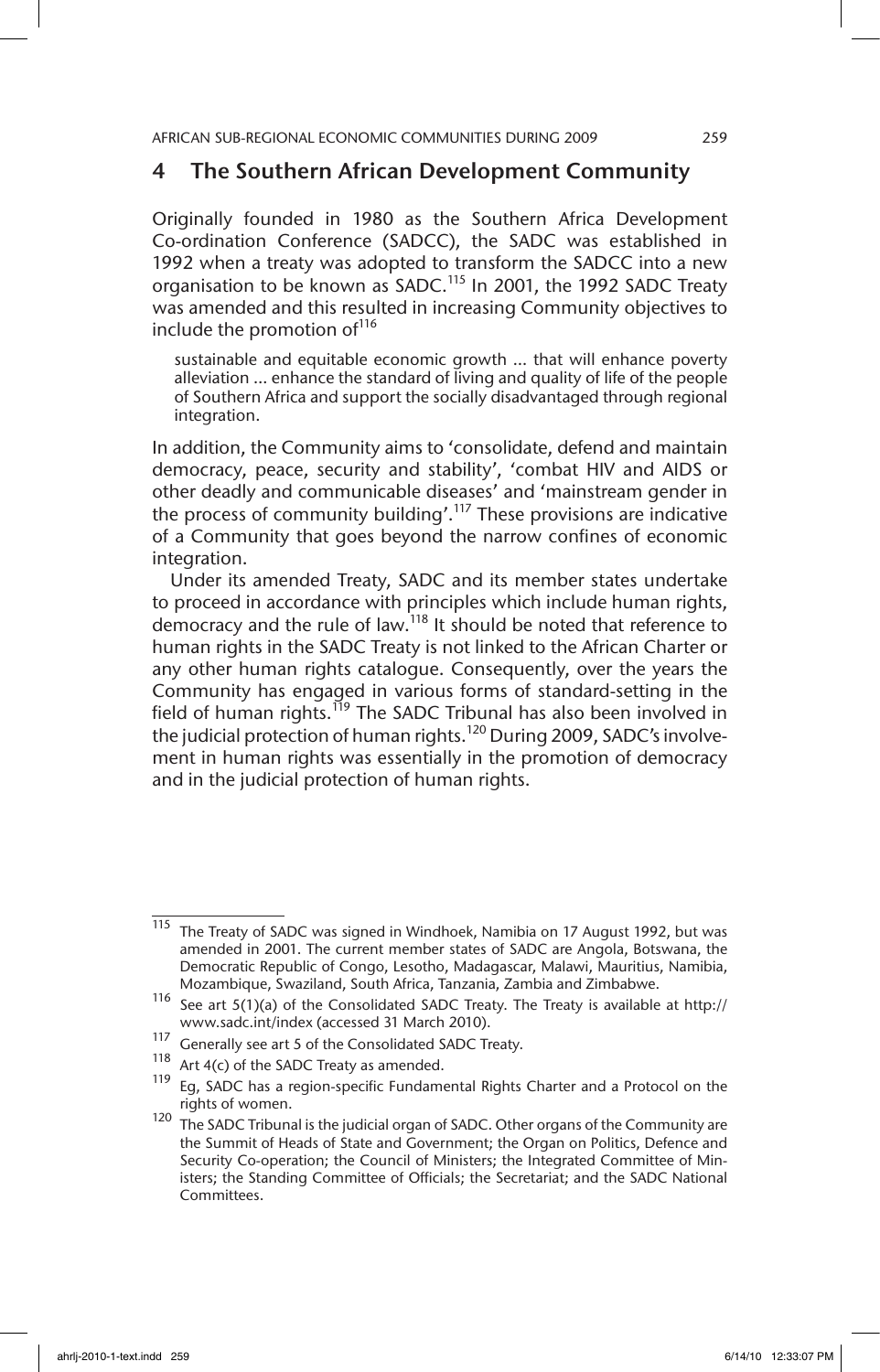### 4.1 Non-juridical human rights developments

Non-juridical activities that promote and protect human rights in SADC occur mostly in the work of the Summit of Heads of State and Government or the Secretariat, but to a lesser degree also in the work of other organs. These organs often delegate responsibilities in the field to other bodies.

### 4.1.1 Standard-setting

During 2009, some form of standard-setting in the field of human rights was undertaken at Ministerial level. In May 2009, the SADC Ministerial Conference on the Development of a Strategic Plan of Action on Combating Trafficking in Persons adopted the SADC Draft Strategic Plan of Action on Combating Trafficking in Persons, Especially Women and Children in the SADC region.<sup>121</sup> The Plan of Action is founded and builds on the UN Protocol to Prevent, Suppress and Punish Trafficking in Persons, especially Women and Children; the Ouagadougou Action Plan to Combat Trafficking in Persons, especially Women and Children of the African Union, and the SADC Protocol on Gender and Development. In the absence of a strong continental normative framework and in view of the expected increase in trafficking during the FIFA World Cup in South Africa in 2010, the Plan of Action is relevant. The Plan's chances of implementation are arguably better at the sub-regional level.

### 4.1.2 Strengthening democracy

Owing to the number of elections that took place in the region during 2009, the most visible human rights-related work of the SADC Community was in this area. In the period under review, SADC Electoral Observation Missions were dispatched to observe elections in Botswana, Mozambique and Namibia. SADC work in the field of elections is founded on the SADC Principles and Guidelines Governing Democratic Elections.<sup>122</sup> In each of the elections observed during 2009, the mission was sent prior to the elections to allow for adequate consultation with relevant stakeholders.<sup>123</sup> In view of the importance of the pre-election events, it is significant that SADC missions give allowance for constructive engagements.

While in each case the observer mission took note of complaints from opposition parties and other stakeholders concerning the elections, each mission took the view that 'though some of the concerns

<sup>&</sup>lt;sup>121</sup> See Record of SADC Ministerial Meeting of May 2009 (on file with author).

<sup>122</sup> A set of non-binding principles adopted in 2004.

<sup>123</sup> The Botswana elections took place on 16 October 2009 and the mission was launched on 8 October 2009. The mission to Mozambique was launched on 18 October 2009 while the elections took place on 28 October 2009. The elections in Namibia took place on 27 and 28 November 2009.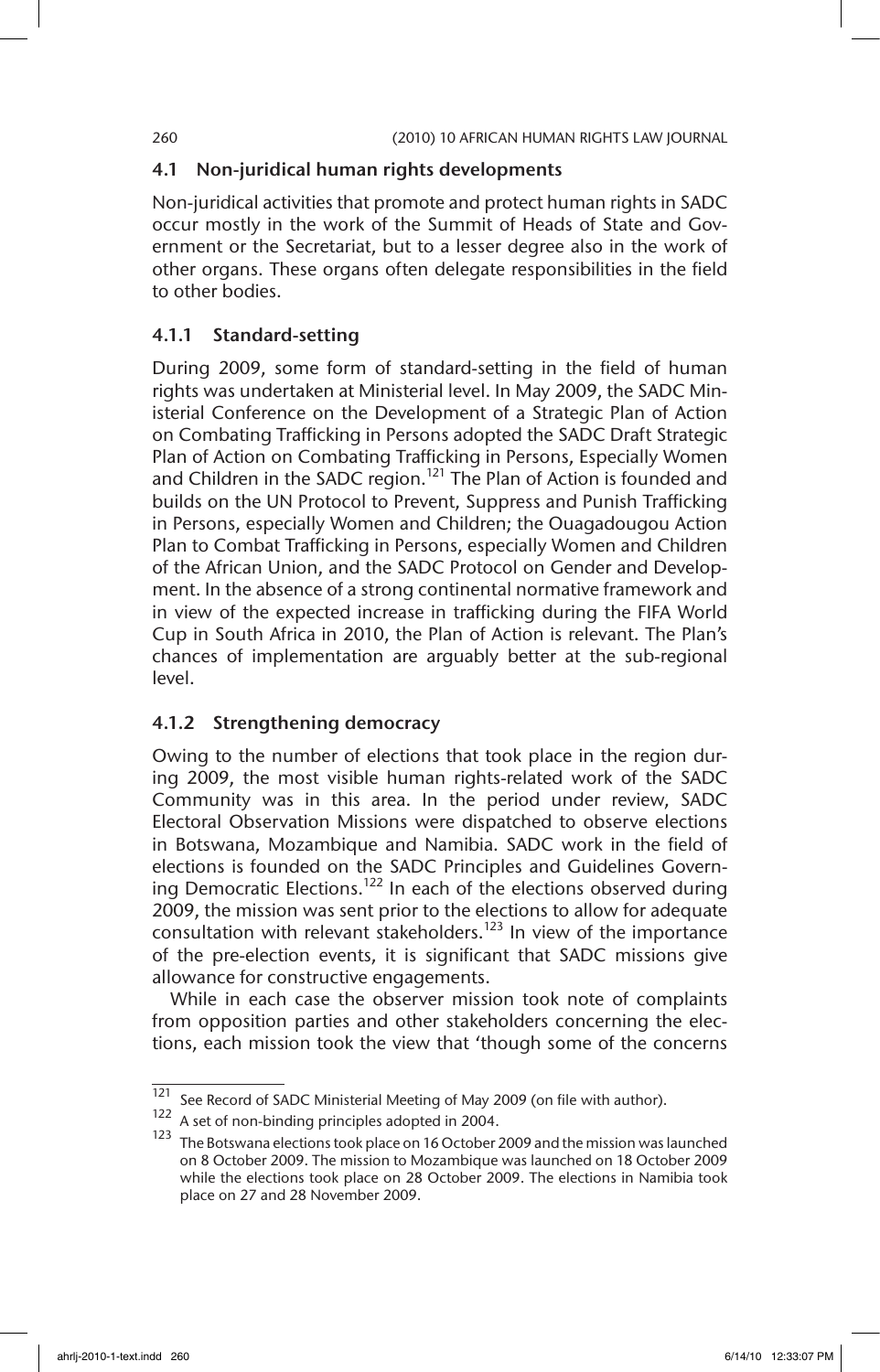raised were pertinent, they were not of such a magnitude as to affect the credibility of the overall electoral process'.<sup>124</sup> The similarity of the phrasing in the three reports gives the impression that the three missions uncritically follow what could be a unified SADC position. However, it could also be argued that the similarity results from the fact that members are trained together and have standard formats in which to report back. It is important that SADC missions do not create negative impressions that could result in a loss of confidence on the part of national stakeholders.

Another important development during 2009 was the triggering of the SADC sanctions regime against Madagascar for the unconstitutional change of government that took place in that state. Following the refusal of the head of the junta to restore democratic governance in Madagascar, in March 2009 SADC decided to impose sanctions on the junta for violating 'the basic principles, protocols and treaties' of  $SADC.<sup>125</sup>$  The imposition of sanctions is important as it sends a clear message that SADC does not intend to accommodate unconstitutional changes of governments. However, it also raises concerns as to whether the SADC regime is aimed at protecting sitting regimes as the organisation failed to take similar decisive actions against Zimbabwe. On a more general note, the imposition of sanctions reinforces the continental resolve to discourage unconstitutional changes of government.

# 4.2 Judicial protection of human rights by the SADC Tribunal

The SADC Tribunal is established by articles 9 and 16 of the 1992 SADC Treaty, as amended. The Tribunal itself is constituted by the Protocol on the Tribunal and the Rules of Procedure thereof adopted in 2000. Although no express human rights mandate is given to the Tribunal, it has held that it is competent to hear human rights cases on the basis of its competence to interpret and apply the SADC Treaty.<sup>126</sup> During 2009, there were three decisions from the Tribunal that had human rights implications.

### 4.2.1 *Campbell and Another v Zimbabwe*

Despite the judgment in favour of the applicants in the *Campbell* case in 2008, issues from the case arose in 2009 as Zimbabwe allegedly refused to comply with the orders of the Tribunal. Consequently, the case of *Campbell and Another v Zimbabwe* (*2009 Campbell* case)127 was filed in accordance with article 32(4) of the Tribunal's Protocol. The main

 $124$  The reports of the observer missions are on file with the author.

<sup>125</sup> 'SADC suspends Madagascar' http://www.mg.co.za/article/2009-03-31-madagascar-neighbours-mull-sanction (accessed 27 February 2010).

<sup>126</sup> See *Mike Campbell (Pvt) Limited & Others v Zimbabwe* (2008) AHRLR 199 (SADC 2008) (*Campbell* case) in which judgment was delivered on 28 November 2008.

<sup>127</sup> Unreported Case SADC (T) 03/2009.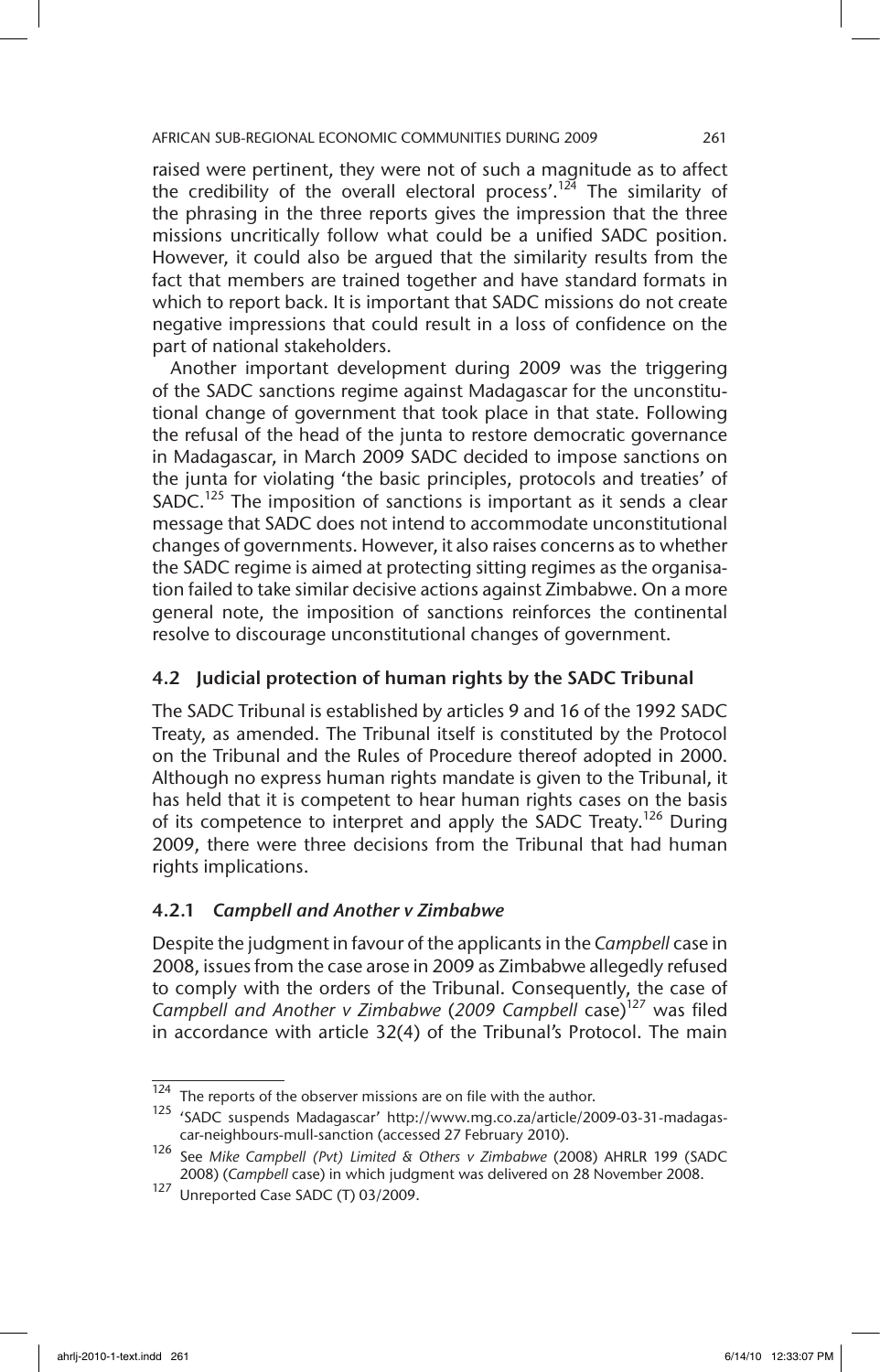question was whether Zimbabwe was in breach and contempt of the Tribunal's decision of 28 November 2008. Although Zimbabwe refused to take part in the proceedings, the Tribunal found that the actions and omissions of the Zimbabwean authorities provided evidence of the state's breach. Thus, the Tribunal declared that it would invoke article 32(5) of its Protocol to report its finding to the SADC Summit.<sup>128</sup>

Although the case itself was straightforward, the events triggered by the finding and the report of the finding to the Summit have been monumental. The Summit had referred the matter to the SADC Ministers of Justice and Zimbabwe had challenged the legality and legitimacy of the SADC Tribunal. These events raise questions on the legitimacy of the Tribunal's human rights competence and amplify the need for a decision on whether to confer express human rights jurisdiction on the Tribunal. They also demonstrate the difficulty of enforcing decisions against un-co-operating states and the question whether options for encouraging compliance other than enforcement sanctions need to be explored.

### 4.2.2 *Zimbabwe Human Rights NGO Forum v Zimbabwe*

The main question decided by the SADC Tribunal in *Zimbabwe Human Rights NGO Forum v Zimbabwe (NGO Forum case)*<sup>129</sup> was whether an NGO could take the place of aggrieved persons as a party in a human right case before the Tribunal. The Tribunal found that only the aggrieved persons could properly come before it and ordered that the application be amended to enable the proper parties to come before the Tribunal.<sup>130</sup> On a continent where victims of human rights violations are often too poor to seek a remedy, the importance of civil society intervention cannot be overemphasised. However, the decision triggers the question whether public interest litigation cannot be undertaken in the name(s) of the alleged victim(s).

# 4.2.3 *Tembani v Zimbabwe*

During 2009, the SADC Tribunal gave its decision in the case of *Tembani v Zimbabwe* (*Tembani* case).131 Similar to the *2008 Campbell* case, the question before the Tribunal was whether sections of Zimbabwean national legislation was in conformity with the principles of human rights, democracy and the rule of law contained in the SADC Treaty.<sup>132</sup> It is important to note that despite the challenges thrown up from the *2008 Campbell* case, Zimbabwe took part in the Tembani proceedings, albeit belatedly and to challenge the jurisdiction of the Tribunal. The

<sup>128</sup> 2009 *Campbell* case 2.

<sup>129</sup> Unreported Case SADC (T) 05/2008.

<sup>130</sup> See *NGO Forum* case 3.<br><sup>131</sup> Unreported Case SADC

Unreported Case SADC (T) 07/2008.

<sup>132</sup> *Tembani* case 2.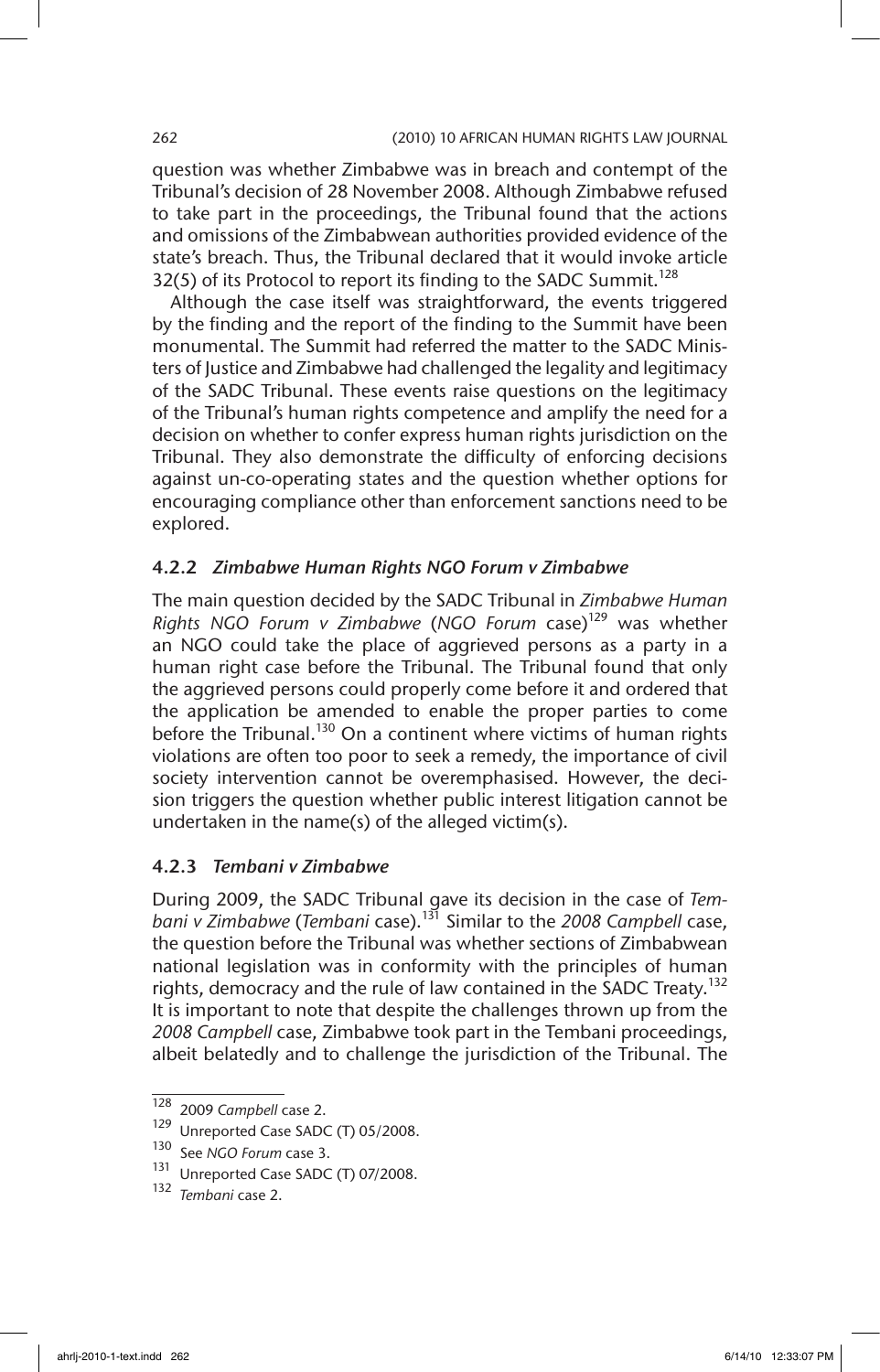Tribunal used the case to re-emphasise the importance of exhaustion of local remedies in international human rights law and cited provisions from the African Charter and the European Convention on Human Rights and Fundamental Freedoms. This is significant in the sense that the Tribunal holds out its intention to engage in dialogue with the norms and jurisprudence of other human rights systems.

In its analysis before it found the case admissible, the Tribunal took the view that one of the aims of the requirement to exhaust local remedies is to avoid parallel proceedings.<sup>133</sup> This recognition is important as it has the potential to prevent a conflict of jurisdiction between the Tribunal and national courts. While it acknowledged the applicability of the requirement, the Tribunal employed the exceptions to declare the case admissible.<sup>134</sup> In relation to the merits of the case, the Tribunal followed its precedent in the *2008 Campbell* case and found in favour of the applicant.<sup>135</sup> It was interesting that the Tribunal made a subtle suggestion that Zimbabwe could have elected to pursue what can be described as an amicable settlement.<sup>136</sup>

Notwithstanding the fact that it has no clear competence in human rights matters, the SADC Tribunal continues to stand out as an institution with a strong potential for the judicial protection of human rights. This is significant in the face of the limited access to the African Human Rights Court granted by states in the region. The Community's involvement of promoting democratic governance is also commendable even though it may be necessary to ensure that a substantial impact is made rather than allowing the SADC mechanisms to become rubber stamps for otherwise inadequate processes. In terms of enforcement, there is a clear challenge that needs to be addressed if the Community mechanisms are to remain relevant.

# 5 Conclusion

The human rights developments in the three sub-regional systems considered in this contribution are illustrative of the emergence of another level of human rights regionalism in Africa. To different degrees, the involvement of the RECs in the field of human rights is becoming bolder as much in the non-judicial sector as in the sector of judicial protection. Both the ECCJ and the SADC Tribunal are increasingly becoming more analytical and positive in their engagement in determining complex human rights questions. The EACJ is taking an active part in seeking the expansion of its competence to include human rights issues. RECs

<sup>133</sup> *Tembani* case 12.

As above.

<sup>135</sup> See Ebobrah (n 3 above).

<sup>136</sup> See *Tembani* case 24.